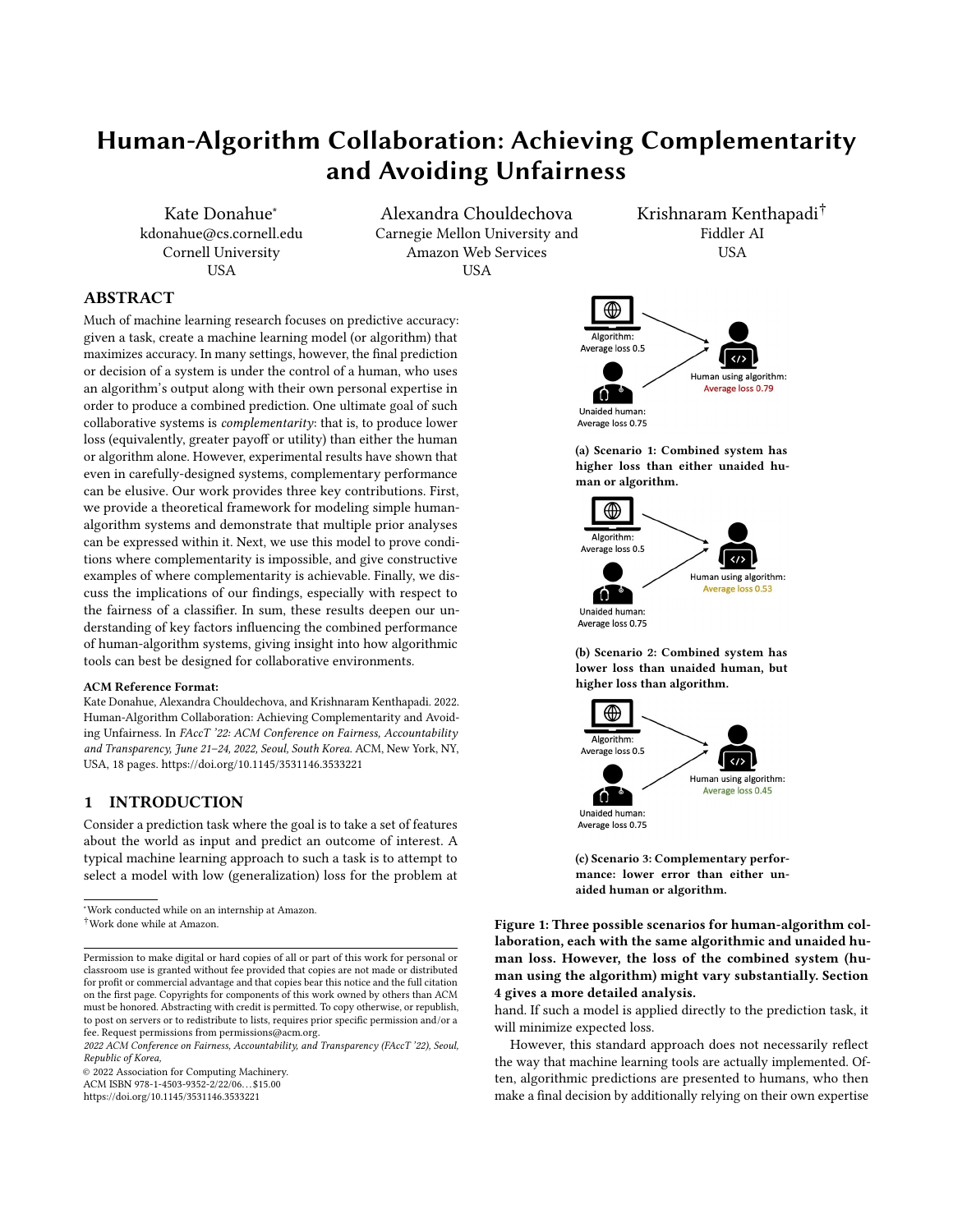[\[1,](#page-9-0) [17,](#page-9-1) [35,](#page-10-0) [38\]](#page-10-1). For example, consider a doctor looking at a medical record and trying to make a determination of whether disease is present. An algorithmic prediction based on the record may be useful, but it almost certainly will not be the sole factor influencing the doctor's diagnosis. For example, the doctor may have access to different data, such as conversations with the patient. The doctor may also have access to different knowledge, such as distilled expertise from years of practice. The doctor's decision will be a function of the algorithm's prediction, as well as their own inherent belief. Note that the doctor's decision-making may be imperfect, such as relying on their own judgement when the algorithm may have better performance. A successful outcome occurs when the combined system (the doctor using algorithmic output) has low loss, not when the algorithm alone has low loss. Figure [1](#page-0-0) illustrates three scenarios where a combined human-algorithm system could have differing levels of loss.

In particular, one especially valuable goal is complementarity (or complementary performance). Complementarity (originally defined in Bansal et al. [\[2\]](#page-9-2)) is achieved whenever the combined humanalgorithm system has strictly lower expected loss than either the human or the algorithm alone (Figure [1c\)](#page-0-0). Complementarity is not necessary for a combined system to be deemed successful: for example, a combined system that does better than the human alone, but not necessarily better than the algorithm alone, would still reflect an improvement from a human-alone status-quo. However, complementarity creates the strongest incentive for adoption of a combined human-algorithm system, which is why it is the focus of our analysis.

Contributions: At a high level, we address the following problems: (i) How do we formally and tractably model human-algorithm collaborative systems? (ii) When can human-algorithm collaborative systems produce higher accuracy than either the human or algorithm alone? (iii) What are the fairness implications of such collaborative systems?

The contributions of this work are three-fold. First, in Section [3,](#page-2-0) we introduce a simple theoretical framework for analyzing humanalgorithm collaboration, and demonstrate the richness of this framework by showing that it can encapsulate models from previous works analyzing human decision-making. In Section [4,](#page-3-0) we provide a simple, concrete motivating example using this framework that illustrates the core results of this paper.

Next, in Section [5,](#page-5-0) we use this approach to analyze complementarity. First, we present several impossibility results that characterize regimes in which human-algorithm collaboration can never achieve complementarity. We then give concrete conditions for when complementarity can be achieved. In particular, our results suggest that complementarity is easier to achieve when loss rates are highly variable: when the unaided human (or algorithm) has very low loss on some inputs and very high loss on inputs. Disparate levels of loss raises issues of fairness, which we turn to next.

In Section [6](#page-7-0) we conclude our analysis by examining the fairness impacts of complementarity. The variability in loss rates implied by our results has implications for fairness, since types of inputs with very high error rates may correspond to protected attributes, such as race, gender, or ethnicity. To investigate this concern, we propose and analyze three types of fairness relating to humanalgorithm systems, giving conditions for when they can and cannot

be achieved. One of main results shows that when complementarity is achieved, at least one group does worse in the combined system than under the human-only status quo. Additionally, we give a simple condition where the combined human-algorithm system will guarantee that loss disparity between different protected groups will not increase.

# **RELATED WORK**

# 2.1 Human-Algorithm Collaboration

A series of papers have explored issues related to human-algorithm collaboration. For example, Poursabzi-Sangdeh et al. [\[28\]](#page-10-2) and Yin et al. [\[38\]](#page-10-1) analyze how explainability and accuracy, respectively, influence how humans use algorithmic predictions. Similarly, Dietvorst and Bharti [\[8\]](#page-9-3) hypothesize that humans may prefer algorithmic predictions that are more variable in their loss rates and Dietvorst et al. [\[9\]](#page-9-4) suggests that allowing algorithmic predictions to be modified may make humans more likely to use them.

Other papers center more on in-depth qualitative assessments of how professionals incorporate tailor-made algorithmic tools into their workflow. For example, Lebovitz et al. [\[21,](#page-9-5) [22\]](#page-9-6) studies how doctors in major US hospitals use AI predictions in their daily work. Similarly, Okolo et al. [\[27\]](#page-10-3) studies how community healthcare workers in India believe AI tools could influence their work. Finally, Yang et al. [\[37\]](#page-10-4) studies how UX designers work with machine learning tools and the data scientists who create them.

Some research teams that develop tools for human-in-the-loop settings have run experiments analyzing how their tools perform with human collaboration. For example, Beede et al. [\[3\]](#page-9-7), Raghu et al. [\[29\]](#page-10-5) both study how an AI tool for predicting diabetic retinopathy fits in with a broader ecosystem (human doctors and the overall healthcare system). Similarly, De-Arteaga et al. [\[6\]](#page-9-8) studies how child welfare call screeners incorporate algorithmic predictions in their risk assessments. Tan et al. [\[33\]](#page-10-6) studies how human and algorithmic distributions of loss rates differ for recividism predictions for the COMPAS dataset (but not in ways that allowed for complementary performance by combined systems). Similarly, Geirhos et al. [\[13\]](#page-9-9) compares the similarity (consistency) of loss in predictions made by humans and a deep learning algorithm.

Some computer science papers specifically analyze models of human-algorithm interaction, such as [\[1,](#page-9-0) [4,](#page-9-10) [17,](#page-9-1) [30,](#page-10-7) [31,](#page-10-8) [35\]](#page-10-0). Of these, Bansal et al. [\[2\]](#page-9-2) is especially relevant because it is framed through the goal of complementarity. Bansal et al. [\[1\]](#page-9-0) also highlights the fact that the optimizing for the algorithm's error may not minimize the loss of the combined system. In Section [3,](#page-2-0) we show how human decision-making processes rules inspired by analyses Bansal et al. [\[1\]](#page-9-0) and Vodrahalli et al. [\[35\]](#page-10-0) can be represented in our model. Some papers show how to build models optimized for a human-algorithm deferral system, where the final decision is made by either the human or the algorithm [\[5,](#page-9-11) [25,](#page-10-9) [26\]](#page-10-10). Straitouri et al. [\[32\]](#page-10-11) studies a variant of this problem for classification where the algorithm presents a subset of possible labels to the human, who selects the final decision from among them.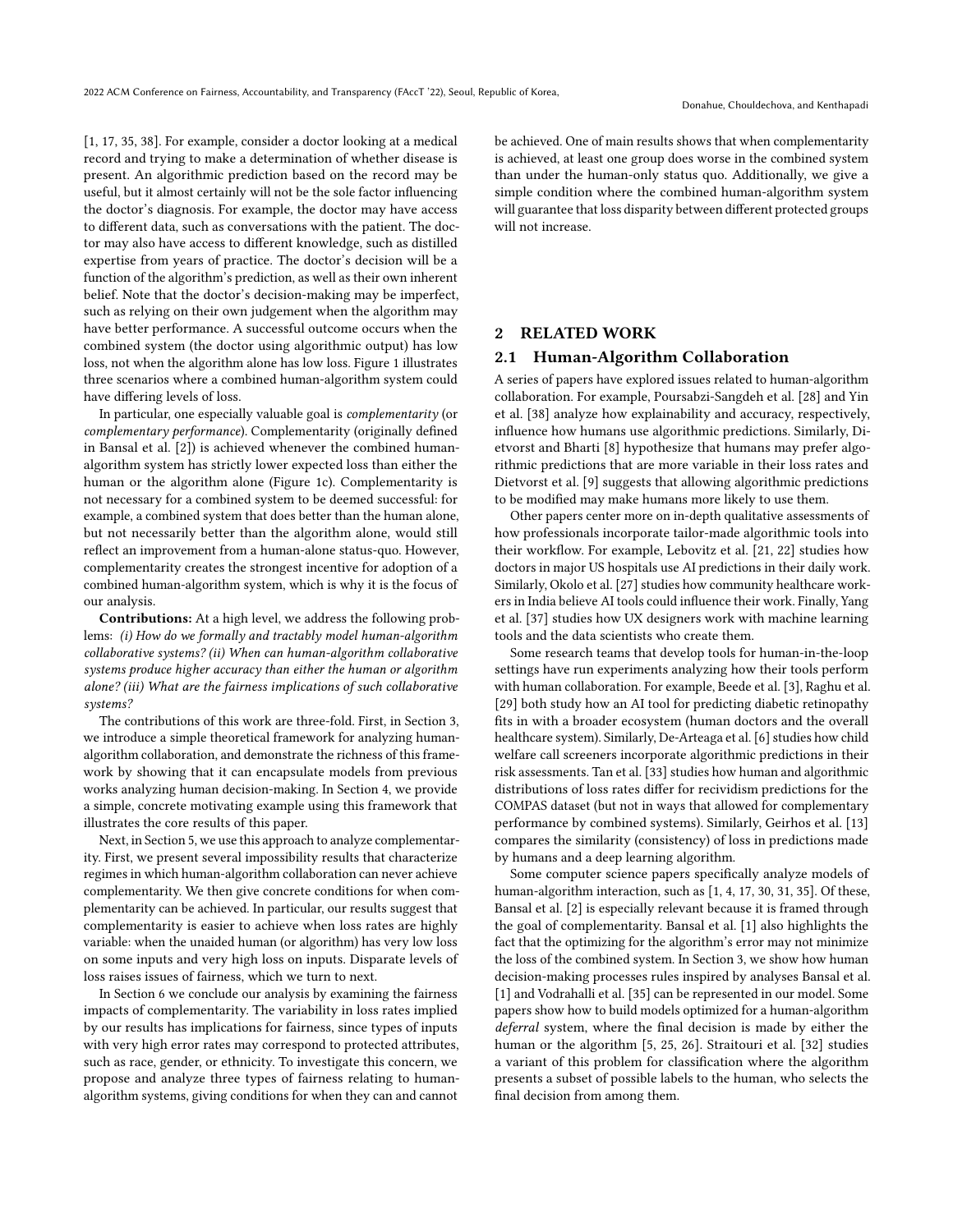# 2.2 Fairness in Human-Algorithm Collaboration

Some papers specifically consider the fairness implications of combined human-algorithm systems. For example, Madras et al. [\[23\]](#page-9-12) studies fairness and accuracy in deferring to a human expert, while Keswani et al. [\[18,](#page-9-13) [19\]](#page-9-14) extends this analysis to deferring to multiple different human experts. For example, Gillis et al. [\[14\]](#page-9-15) takes a theoretical approach towards modeling the human-algorithm system and gives conditions where adding a biased (unfair) human can change the fairness properties of the overall system. Valera et al. [\[34\]](#page-10-12) studies a system with multiple biased "experts", where assigning the correct expert to each task can improve accuracy while still satisfying fairness requirements.

# 2.3 Related Papers From Other Areas

Finally, some papers in seemingly unrelated areas end up being relevant to our analysis. For example, ensemble learning studies how to incorporate predictions from multiple algorithms into a unified (more accurate) system [\[20\]](#page-9-16). Ensemble learning differs from our analysis in that each expert (predictor) is assumed to be an algorithm, and predictions are assumed to be combined by some additional algorithm under our control (rather than a human decisionmaker we cannot control). However, certain factors identified in the ensemble learning literature as affecting overall performance, such as diversity, are relevant for our analysis [\[7\]](#page-9-17). Additionally, multiple works study how fairness properties of predictors change when they are composed [\[10,](#page-9-18) [11,](#page-9-19) [36\]](#page-10-13). These works are relevant to our analysis in Section [6](#page-7-0) of the fairness of a combined humanalgorithm system, but differ somewhat from ours: in general, these other papers tend to study fairness of allocating or achieving some desired prediction, while our analysis describes fairness as equal loss across groups. Finally, Meehl [\[24\]](#page-9-20) compares statistical and clinical methods of reasoning, a framing that parallels to our analysis of algorithmic versus human prediction methods.

### <span id="page-2-0"></span>3 MODEL AND ASSUMPTIONS

### 3.1 Model

Our model considers a prediction task: given some element  $x \in \mathcal{X}$ , make a prediction  $y \in \mathcal{Y}$  that minimizes some loss function  $\mathcal{L}$ , with loss bounded  $\geq 0$ . This loss could reflect any error rates for any type of learning problem—for example, regression and classification tasks could both be represented by this loss function. We model the input space  $X$  as being made up of  $N$  discrete regimes: all inputs within the same regime are identical from the perspective of algorithmic and human loss. This is without loss of generality, given that  $N$  could be arbitrarily large. We are *not* assuming that either the human or algorithm has knowledge of these regimes, simply that they exist. We will denote the probability of seeing regime *i* is given by  $p_i$ , with  $\sum_{i=1}^{N} p_i = 1$ .<br>The human-algorithm system consists

The human-algorithm system consists of three components:

(1) An algorithm, which for each regime in the input space  $x_i \in \overline{X}$  makes a prediction  $\hat{y}_i^a$  with some loss rate  $a_i$ . The average loss is given by  $\sum_{i=1}^{N} p_i \cdot a_i = A$ . We can write  $a_i = A + \delta_{ai}$ , with  $\sum_{i=1}^{N} p_i \cdot \delta_{ai} = 0$ . The term  $\delta_{ai}$  represents how much as varies (differs from the average loss 4) how much  $a_i$  varies (differs from the average loss  $A$ ).

- (2) A unaided human, which similarly for each regime in the input space  $x_i \in \mathcal{X}$  makes some prediction  $\hat{y}_i^h$ . The average loss of the human is given by  $\sum_{i=1}^{N} p_i \cdot h_i = H$ . Similarly, we write write  $h_i = H + \delta_{hi}$ , with  $\sum_{i=1}^{N} p_i \cdot \delta_{hi} = 0$ .<br>Finally, some combiner (a buman using algorith
- (3) Finally, some combiner (a human using algorithmic input)  $g(\hat{y}_i^a, \hat{y}_i^b)$ , which takes predictions given by the algorithm<br>and unaided burnan and returns a combined prediction,  $\hat{y}_i^c$ and unaided human and returns a combined prediction,  $\hat{y}_i^c$ .<br>The combining function reflects human decision-making, it The combining function reflects human decision-making: it could select the algorithm's prediction, the unaided human's prediction, or interpolate between the two of them. We could also view this as a (loss) *combining function*  $c(a_i, h_i)$  that takes the algorithmic loss and human loss on a particular takes the algorithmic loss and human loss on a particular instance and returns some combined loss.

In general, we may not have control over all (or even any) of these components. For example, the combining function reflects human judgement, which typically can't be directly manipulated. A primary goal of our analyses is to determine when a humanalgorithm system displays complementarity, defined in Definition [1](#page-2-1) below.

<span id="page-2-1"></span>DEFINITION 1 (FROM BANSAL ET AL. [2]). A human-algorithm system displays complementary performance when the combined system has (strictly) lower loss than either the human or algorithm:

$$
\sum_{i=1}^{N} p_i \cdot c(a_i, h_i) < \min \left( \sum_{i=1}^{N} p_i \cdot a_i, \sum_{i=1}^{N} p_i \cdot h_i \right) = \min(A, H)
$$

# 3.2 Assumptions

The combining function models the key question in human-algorithm collaboration: how do humans incorporate algorithmic predictions with their own expertise? In this work, we will make two main assumptions about how such combination occurs. First, throughout this paper, we will find it useful to work in the space of combining losses, rather than combining predictions. Specifically, we will use the  $c(a_i, h_i)$  loss combining function. Assumption [1](#page-2-2) describes the assumption this implies assumption this implies.

<span id="page-2-2"></span>Assumption 1. The loss of a combined human-algorithm system can be modeled by a combining rule relying only on the loss rates of the unaided human and algorithm in a particular regime:  $c(a_i, h_i)$ .<br>That is, regimes with identical (unaided human, algorithm) pairs of That is, regimes with identical (unaided human, algorithm) pairs of loss rates are treated identically.

This assumption reflects the case where the level of accuracy in the algorithm and (unaided) human is the only feature influencing the accuracy of the combined system. An example of a situation that might violate this assumption is if regime 1 and 2 both have loss of 3% for the unaided human and 5% for the algorithm, but the human using the algorithm (combined system) has loss of 3% for regime 1 and 4% for regime 2. Considering the case where this assumption is relaxed could be an interesting avenue for future work: however, it would likely result in much more complicated analysis.

Next, Assumption [2](#page-3-1) below, describes the assumption that the combining rule's outputs are bounded.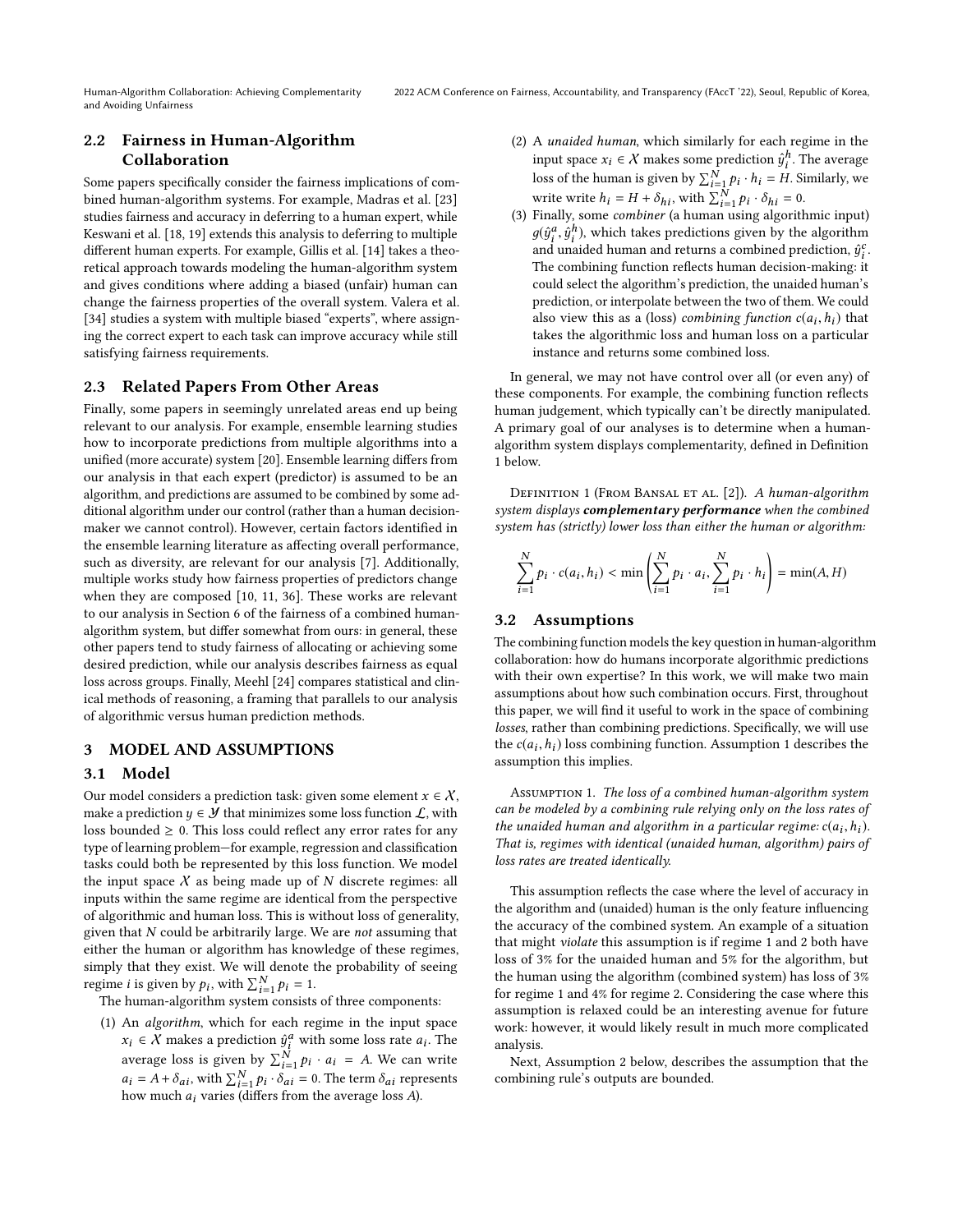<span id="page-3-1"></span>Assumption 2. For each regime, the loss of the combined system is bounded between the loss of the human and algorithm:

$$
\min(a_i, h_i) \le c(a_i, h_i) \le \max(a_i, h_i)
$$

This assumption reflects a case where the combiner operates by interpolating between the predictions made by the human or algorithm. An example of a situation that might violate this assumption is if the combined system has loss 3% in a certain regime, where the human has loss 4% and the algorithm has loss 6% in that regime. A bounded combining rule makes modeling human-algorithm collaboration more realistic: complementarity is trivial to achieve if the combining rule's loss can be arbitrarily disconnected from the loss of the human and algorithm.

It's worth considering why a system may satisfy bounded inputs (Assumption [2\)](#page-3-1) and still exhibit complementarity. Assumption [2](#page-3-1) refers to bounds at the level of each regime, while complementarity refers to overall average loss. For example, Scenario 3 (Table 3) in Section [4](#page-3-0) obeys the bound in Assumption [2,](#page-3-1) and yet also achieves complementarity.

# 3.3 Weighting function

In this work, we will find it helpful to think about the combined human-algorithm system as involving a weighting function  $0 \leq$  $w_h(a_i, h_i) \leq 1$  controlling how much the human influences the final prediction: final prediction:

<span id="page-3-6"></span>
$$
c(a_i, h_i) = (1 - w_h(a_i, h_i)) \cdot a_i + w_h(a_i, h_i) \cdot h_i
$$
 (1)

Lemma [1,](#page-3-2) below, shows that using a weighting function requires no new assumptions.

<span id="page-3-2"></span>Lemma 1. Any combining rule relying only on loss rates (Assumption [1\)](#page-2-2) with bounded output (Assumption [2\)](#page-3-1) can be written as a combining rule with a weighting function  $0 \leq w_h(a_i, h_i) \leq 1$ .

One simple (ideal) combining function is given by Example [1:](#page-3-3) it simply selects whichever of the unaided human or algorithm has lower loss. While this is the best possible combining function (given our assumptions), it is likely not a realistic model of how human decision-makers incorporate algorithmic advice.

<span id="page-3-3"></span>EXAMPLE 1 (MIN). The combining function becomes  $c(a, h)$  =  $min(a, h)$  is represented by the weighting function:

$$
w_h(a, h) = \begin{cases} 1 & h \le a \\ 0 & otherwise \end{cases}
$$

While our framework is simple, it is also sufficiently flexible to capture models of human-algorithm collaboration studied in multiple previous papers (described in greater detail in Appendix [A\)](#page-11-0). Examples [2](#page-3-4) and [3](#page-3-5) demonstrate this in reference two particular models suggested by prior literature. First, Example [2](#page-3-4) selects whichever of the human or algorithm has lower loss rate with probability  $p_s$ . For high  $p_s$ , this reflects a decision-maker who accurately trusts whichever has lower loss.

<span id="page-3-4"></span>EXAMPLE 2 (BANSAL ET AL. [\[1\]](#page-9-0)). The analysis in Bansal et al. [1] suggests the weighting function:

$$
w_h(a, h) = \begin{cases} p_s & h \le a \\ 1 - p_s & otherwise \end{cases}
$$

Next, in Example [3,](#page-3-5) the decision-maker first decides whether to consider algorithmic advice at all: it does so only if the loss rate is  $\epsilon$  lower than the human loss rate. Then, the decision-maker incorporates algorithmic advice with some probability  $p_s(\cdot)$  that is a function depending on the gap between human and algorithmic loss rates.

<span id="page-3-5"></span>EXAMPLE 3 (VODRAHALLI ET AL. [35]). The two-stage model in Vodrahalli et al. [\[35\]](#page-10-0) could be written as:

$$
w_h(a, h) = \begin{cases} 1 & a \ge h - \epsilon \\ p_s(h - a) & otherwise \end{cases}
$$

### 3.4 Research Ethics and Social Impact

While our paper is primarily theoretical, its application area prompts a number of ethical considerations. For example, in this work, we are primarily concerned with building better prediction functions. In general, such functions could be used for positive means (helping a doctor correctly diagnose a disease) or negative ones (enabling the identification and repression of minority groups). Additionally, even if a function is being used for positive goals, it could be the case that factors besides the loss rate are ultimately more important. For example, it could be that the process of coming to a prediction, rather than the prediction itself, is more important. This is especially salient for our discussion of fairness, which assumes that the fairness of outcomes (of loss rate disparities) is the relevant factor to consider, rather than fairness of the prediction process. The issue of explanation of algorithmic predictions, which is orthogonal to our main analysis, could be relevant for this consideration.

### <span id="page-3-0"></span>4 MOTIVATING EXAMPLE

To further motivate the analysis, let us revisit the medical application from the introduction (Figure [1\)](#page-0-0) and introduce further specifics. Consider the medical prediction task of using information from a patient's medical record to predict disease severity (on a scale from 0 to 5, as in [\[29\]](#page-10-5)). As illustrated in Figure [1,](#page-0-0) we will assume that doctors relying on their medical training (unaided humans) have an average loss rate of 0.75: they are off by 0.75 grades, on average. A data science team has created a machine learning algorithm that has average loss of 0.5.

Even though the algorithm has lower loss, doctors won't simply rubber-stamp algorithmic suggestions. Because they have specialized training and access to additional information (such as conversations with patients), a doctor might reasonably incorporate algorithm advice only partially, or only sometimes. However, this leaves open a crucial question: what is the combined human-algorithm loss? That is, what is the average loss once doctors start incorporating the new machine-learning algorithm into their decision-making process?

### 4.1 Three scenarios

To help build intuition before delving into our formal theoretical results, we will consider three different example scenarios for how a human-algorithm collaborative system might look like, given in Tables 1, 2, 3. Each scenario has the same average loss for the unaided human and for the algorithm (0.75 and 0.5, respectively). However, each scenario differs in 1) the way (unaided) human and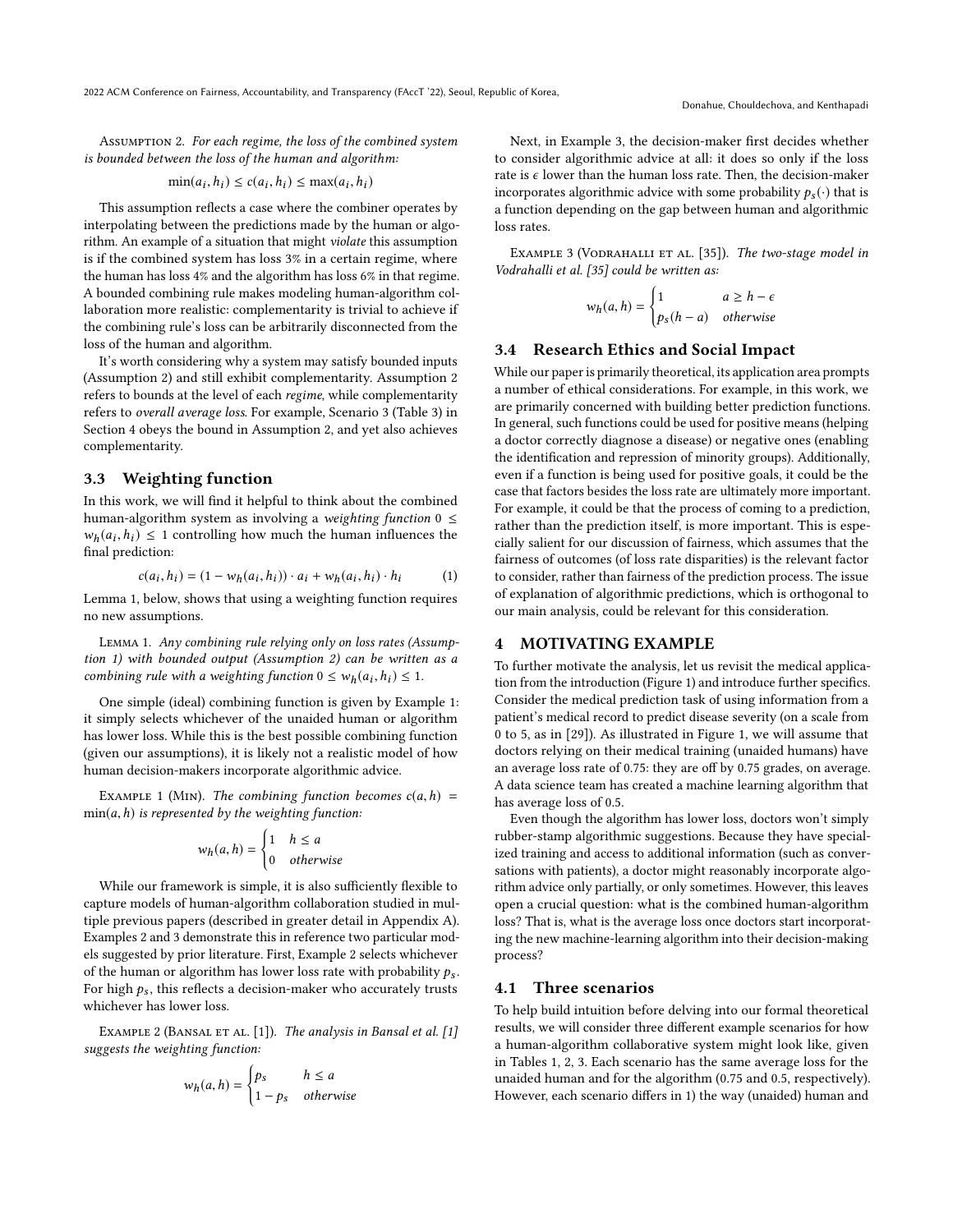|          | (Unaided) human $\vert$ | Algorithm | Combined<br>(human using algorithm) | Weight<br>(on unaided human) |
|----------|-------------------------|-----------|-------------------------------------|------------------------------|
| Regime 1 |                         | 0.35      | 0.94                                | 0.9                          |
| Regime 2 |                         | 0.65      | 0.64                                |                              |
| Average  | 0.75                    | 0.5       | 0.79                                | 0.5                          |

Table 1: Scenario 1 Loss rates: An example of a combined human-algorithm system. There are two regimes, each making up equal proportions of the input space ( $p_0 = p_1 = 0.5$ ). Note here that complementarity is not satisfied: in fact, the combined system has higher loss than either the human or algorithm alone!

|          | (Unaided) human | Algorithm | Combined                | Weight             |
|----------|-----------------|-----------|-------------------------|--------------------|
|          |                 |           | (human using algorithm) | (on unaided human) |
| Regime 1 |                 | 0.35      | 0.51                    | 0.25               |
| Regime 2 | 0.5             | 0.65      | 0.54                    | 0.75               |
| Average  | 0.75            | 0.5       | 0.53                    |                    |

Table 2: Scenario 2 Loss rates: A second example of a combined human-algorithm system, but with different loss distributions. Here, the combined system (human using algorithm) has average loss which is lower than the loss of the unaided human, but higher than the loss of the algorithm alone.

|          |                               |     | Combined                | Weight             |
|----------|-------------------------------|-----|-------------------------|--------------------|
|          | (Unaided) human $ $ Algorithm |     | (human using algorithm) | (on unaided human) |
| Regime 1 | 1.15                          | 0.2 | 0.44                    | 0.25               |
| Regime 2 | 0.35                          | 0.8 | 0.46                    | 0.75               |
| Average  | 0.75                          | 0.5 | 0.45                    |                    |

Table 3: Scenario 3 Loss rates: A third example of a combined human-algorithm system. Here, the combined system (human using algorithm) displays complementary performance: its average loss of 0.45 is lower than the loss of either the unaided human (0.75) or algorithm alone (0.5).

Table 4: Three possible scenarios for human-algorithm collaboration. In each, the algorithm and unaided human have the same average loss. However, the loss of the human using the algorithm varies. Figure [1](#page-0-0) gives a visual description of these scenarios.

algorithm loss is distributed and 2) the way the human combines algorithmic advice. Specifically, these three scenarios illustrate the simplified case where patient records ("regimes") come in one of two types: regime 1 and regime 2, each of which makes up 50% of the total input space. These regimes might differ in multiple ways: say disease progression, data quality, or patient characteristics. We will treat observations from within the same regime as identical: the doctor or algorithm or combined system each has uniform loss for every record within the same regime. (In later sections, we will relax this consider arbitrary numbers of regimes, reflecting arbitrarily complex distributions of loss).

Scenario 1 (combined loss higher than unaided human or algorithm): For example, in Table 1, the unaided human has loss 1 on instances of type 1, but loss 0.5 for instances of type 2. The algorithm's loss rate distribution differs: 0.35 for type 1, and 0.65 for type 2. Finally, the combined loss (loss of the human using algorithmic input) for a particular regime is a function of the loss of the unaided human and the algorithm: for this example, it's 0.94 in regime 1, and 0.64 in regime 2. Note that this results in an average loss of 0.79—the human using the algorithm has a strictly greater loss rate than either the unaided human or the algorithm! This unfortunate case could result from inappropriately relying on the algorithm: for example, the doctor might mistakenly incorporate algorithmic advice more frequently in regimes where it happens to have higher loss. The fourth column concretely reflects this cause: it calculates the weighting function for each regime (reliance on the unaided human, as opposed to the algorithm). In this case, the regime 1 weighting function is 0.9, meaning the combined system

is relying heavily on the unaided human for this instance, even though it has higher loss than the algorithm. Similarly, in regime 2, the weighting function is 0.1, indicating that the combined system is relying more on the algorithm, even though (for this regime), the algorithm has higher loss than the human. This inappropriate reliance explains why the combined system has higher loss than either the unaided human or algorithm alone.

Scenario 2 (combined system lower error than human, higher error than algorithm): Table 2 presents a slightly more optimistic Scenario 2. Here, the distribution of loss rates for the unaided human and the algorithm are the same as in Scenario 1, but the combined loss differs: the average loss of the human using the algorithm is 0.53—lower than the loss of the unaided human (0.75), but higher than the loss of the algorithm alone (0.5). This reflects a common scenario in human-algorithm collaboration: the combined system ends up improving over the human alone, but still falls short of the loss rate achievable by the algorithm alone [\[2\]](#page-9-2). In this case, the reason is because the combined system is doing a better job than in Scenario 1 of appropriately relying on the unaided human or algorithm. Note that the weighting function is lower in regime 1 (when the unaided human has higher loss) and higher in regime 2 (where the unaided human has lower loss). This more appropriate reliance explains why the combined system has better performance than Scenario 1.

Scenario 3 (complementarity: lower than unaided human or algorithm): Finally, Table 3 presents Scenario 3. In this case, we keep the weighting function the same as in Scenario 2, as well as the average loss of the unaided human and the algorithm. However,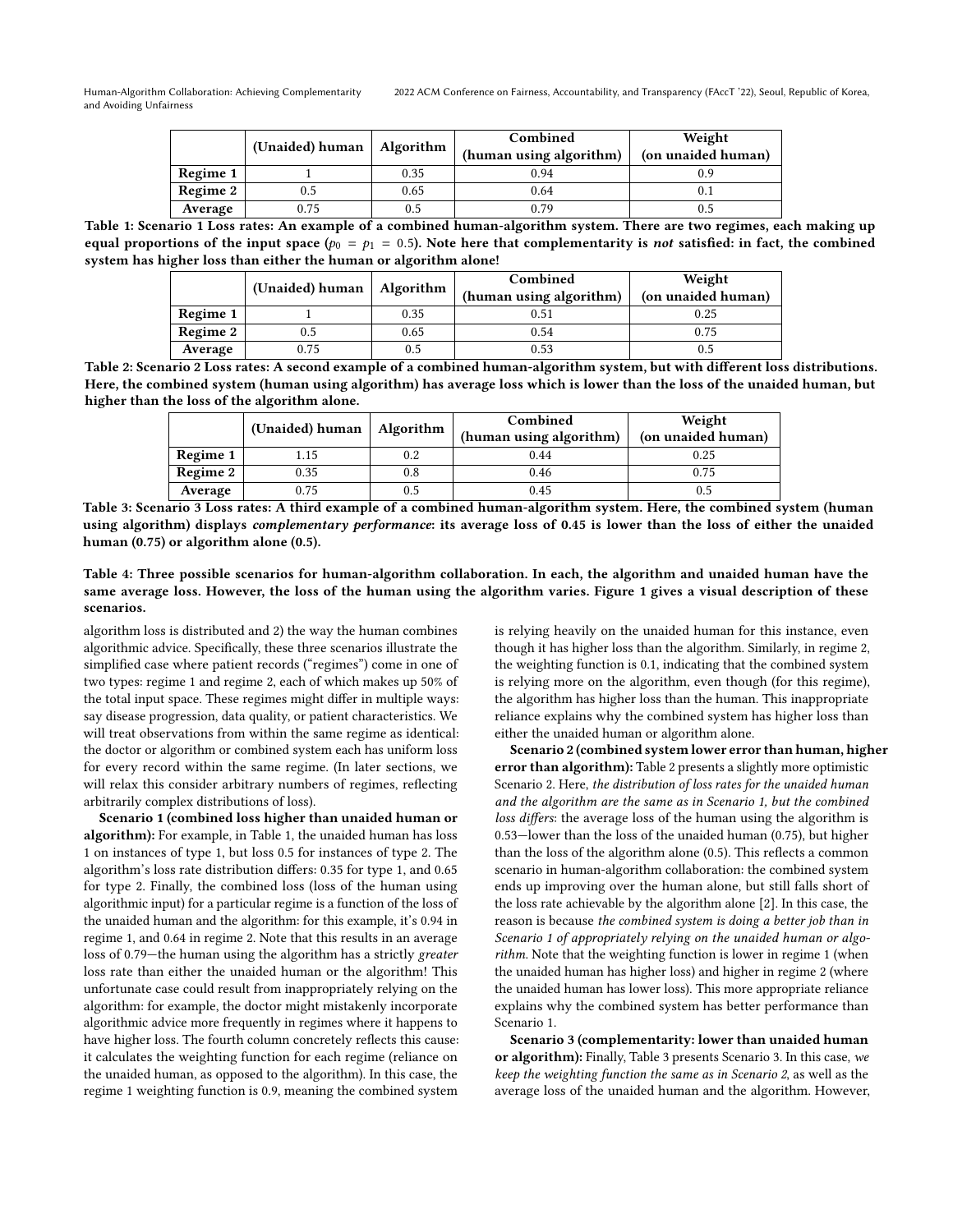we change the distribution of loss rates across the regimes: we make them more variable. For example, the unaided human now has loss 1.15 in regime 1 and 0.35 in regime 2, while the algorithm has loss 0.2 in regime 1 and 0.8 in regime 2. While average (unaided) human and algorithmic loss are the same as in Scenarios 1 and 2, the combined human-algorithmic system ends up having average loss of 0.45, which strictly lower than either the unaided human or algorithm alone. Complementarity arises here because diversity of errors and appropriate reliance when algorithmic error is lower than the human's. As we show in Section [5,](#page-5-0) these conditions are necessary for complementarity to arise.

Let's return to our motivating example: a doctor using algorithmic input to make predictions about patients. These three examples illustrate different possible overall loss rates from a doctor and algorithm with the same average loss rates alone. It is clearly important for overall performance (including patient well-being) to determine whether the human-algorithm system will result in something like Scenario 1 (with higher loss than either the doctor or algorithm alone) or Scenario 3 (with lower loss than either alone). In the coming sections we lay out a theoretical framework for analyzing combined human-algorithm systems more generally to understand their implications for fairness and complementary performance. Our analysis formalizes the observations made in the scenarios above by precisely characterizing the role that "appropriate" reliance on the algorithm and variability in performance across regimes plays in complementarity and fairness.

### 4.2 Complementarity and fairness

Complementarity is the best-case scenario for human-algorithm collaboration, and much of our paper will revolve around proving when it can and cannot exist. For instance, in Section [5](#page-5-0) we will give theoretical results describing the kinds of factors necessary for complementarity to be achievable. In particular, we will give conditions on the distributions of loss rates as well as the way predictions are combined. We will show that, all else being equal, complementarity is easier to achieve when distributions of loss for the algorithm and unaided human are highly variable. For example, the algorithm's loss rates are less variable in Tables 1 and 2 (ranging from 0.35 to 0.65) than they are in Table 3 (where they go from 0.2 to 0.8). However, variable loss rates naturally have fairness implications.

Fairness concerns are especially salient if the regimes are correlated with sensitive attributes, such as race, ethnicity, sex, gender, or socioeconomic status. One fairness question could revolve around the "loss disparity" - the difference in loss rates between multiple regimes. Many papers in algorithmic fairness focus on loss disparity (also called accuracy parity or disparate mistreatment [\[12,](#page-9-21) [39\]](#page-10-14)), making them a natural focus in our work. In Table 3, there's a loss disparity (difference in loss rates between regimes) of 0.8 for the unaided human and 0.6 for the algorithm. However, the combined system has an loss disparity of 0.02—much lower than either the human or algorithm! Can we guarantee that combined systems will always have lower loss disparities? In Section [6](#page-7-0) we will show that, under some conditions, complementarity implies a bounded loss disparity. Another fairness concern could revolve around whether the benefits of incorporating an algorithm are shared among all

groups. For example, in Table 3, regime 2 sees a reduction in loss when the algorithm is incorporated, going from 1.15 (unaided human) to 0.44 (combined human with algorithm). However, regime 1 sees an increase in loss, from 0.35 to 0.46. Ideally, a combined system should benefit all regimes—but (when) is this possible? In Section [6,](#page-7-0) we will show that, unfortunately, any system exhibiting complementarity can't be one where all regimes see their loss decrease from what it was with the unaided human.

# <span id="page-5-0"></span>5 COMPLEMENTARITY

In this section, we analyze complementarity: when will a combined human-algorithm system have lower average loss than either the unaided human or algorithm? First, we give general results for when complementarity is impossible to achieve. Secondly, we build on these previous results in order to give constructive examples where complementarity is possible. Finally, we discuss some implications of our findings. All proofs are given in Appendix [B.](#page-11-1)

# 5.1 Cases Where Complementarity is Impossible

This section gives cases where complementarity is impossible to achieve. These results help to narrow the scope of cases that we must consider for future analysis. They could also be helpful for practitioners: if any of their cases is addressed by these lemmas, then they can immediately know that their system can never achieve complementarity.

We begin by presenting two lemmas that concern the distribution of loss rates for the unaided human or the algorithm. Lemma [2](#page-5-1) considers a case where the loss of the algorithm and unaided human are constant across regimes. Constant loss is of course unlikely to arise in practice, but is often a setting considered in the computational science literature.

<span id="page-5-1"></span>Lemma 2. A human-algorithm system where unaided human and algorithm loss rates are constant over regimes can never achieve complementary performance.

The next result, Lemma [3,](#page-5-2) considers the setting where one of the components outperforms the other in every regime. Specifically, it says that if one of the unaided human or algorithm always has lower loss than the other, then complementarity is impossible.

<span id="page-5-2"></span>Lemma 3. Complementarity is impossible if one of the human or algorithm always weakly dominates the loss of the other: that is, if  $a_i \leq h_i$  for all i, or  $a_i \geq h_i$  for all i.

This result may have implications for tasks where the algorithm has extremely high performance, achieving lower loss than the human for all types of inputs. While this could mean that the combined system will have lower loss than the human alone, Lemma [3](#page-5-2) tells us that it can't achieve lower loss than both the human and algorithm.

Next, we will consider two lemmas that concern properties of the combining rules (the way the human incorporates advice from the unaided human and the algorithm). First, Lemma [4](#page-5-3) analyzes a case where the combining function is convex in its arguments.

<span id="page-5-3"></span>LEMMA 4. A combining function  $c(a_i, h_i)$  that is convex in  $a_i, h_i$ <br>a never orbieve complementary performance can never achieve complementary performance.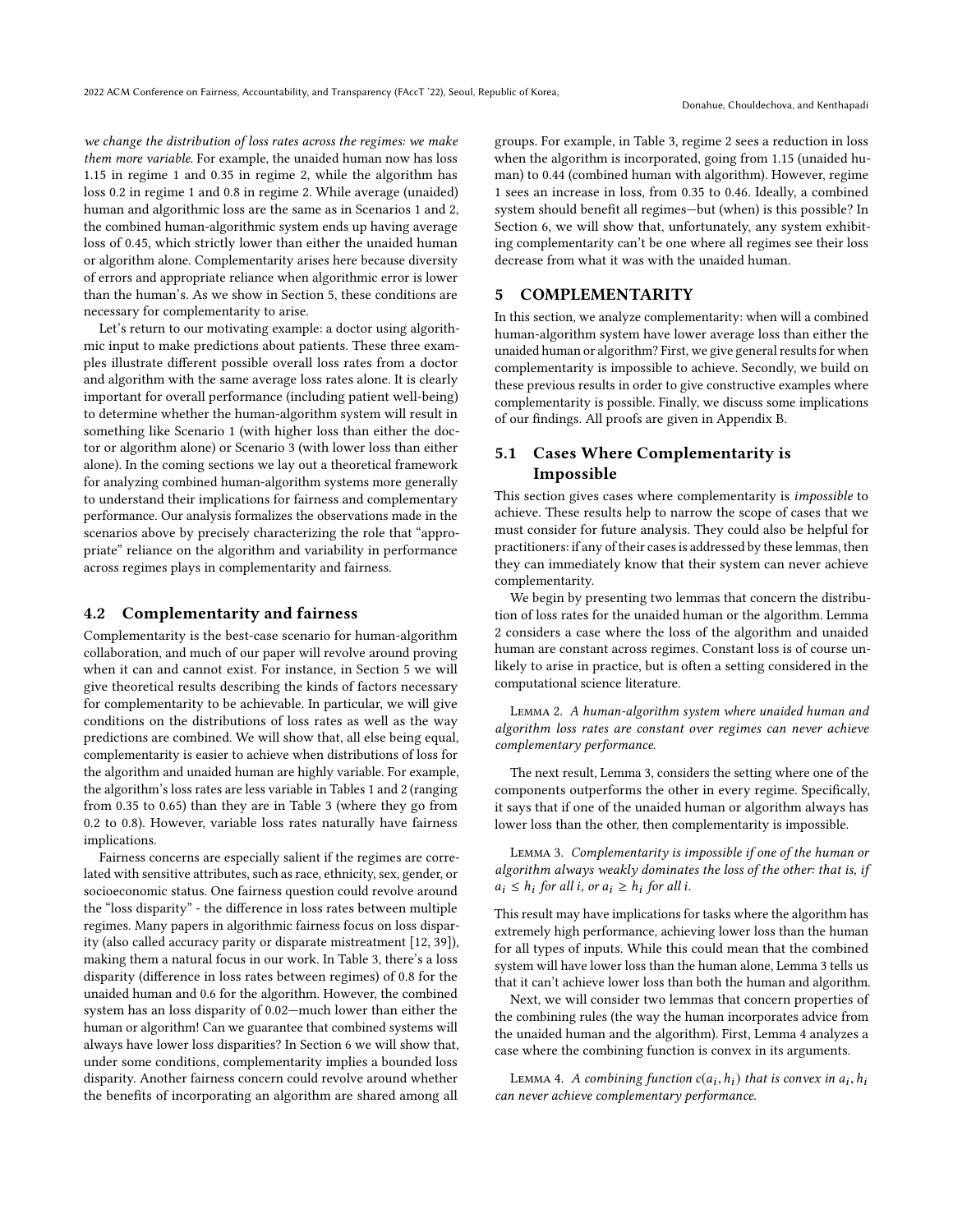Recalling that the maximum function,  $max(a, h)$ , that returns whichever of the unaided human or algorithm has higher loss, is convex, this result is very intuitive.

A simple but important corollary (Corollary [1\)](#page-6-0) is that complementarity is impossible whenever the weighting function  $w_h(a_i, h_i)$ <br>is constant (independent of the algorithm or human's loss rate) is constant (independent of the algorithm or human's loss rate). This might reflect a situation where the decision-maker either is ignorant of the loss rates by the human or algorithm, or else decides to ignore them.

<span id="page-6-0"></span>COROLLARY 1. A combining function with a constant weighting function  $w_h(a_i, h_i) = w_h$  can never achieve complementarity perfor-<br>mance mance.

PROOF. Note that  $c(a, h) = w_h \cdot h + (1 - w_h) \cdot a$  is convex in both  $a$  and  $h$ . a and h.  $\Box$ 

These results, taken together, show that any system that could potentially achieve complementarity must have weighting function that varies with the inputs, must have human or algorithmic loss that varies, must have a combining function that is not convex, and cannot have either the human or algorithm dominate the loss of the other.

# 5.2 Cases Where Complementarity is Possible:  $N = 2$  regimes

Having shown cases where complementarity is impossible, in this section we give conditions where complementarity is possible. As we described in Section [3,](#page-2-0) our notation describes the loss of the unassisted human in regime *i* by  $h_i = H + \delta_{hi}$  and the loss of the algorithm by  $a_i = A + \delta_{ai}$ , where H and A are the average losses of the unassisted human and algorithm, respectively. Additionally,  $w_h(a_i, h_i)$  (as defined in Equation [1\)](#page-3-6) is the weighting function—<br>the weight that the human places on themselves in making a final the weight that the human places on themselves in making a final prediction.

We will first build intuition with the  $N = 2$  case: there are exactly two regimes, with regime 1 having probability  $p$  of occurring. By assumption,  $\sum_{i=1}^{N} p_i \cdot \delta_{ai} = 0$  (and similarly for unaided human loss). This allows us to simplify the  $N = 2$  loss distributions into: loss). This allows us to simplify the  $N = 2$  loss distributions into:

unaided human loss:  $\begin{cases} h_1 = H + \delta_h \\ h_1 = H + \delta_h \end{cases}$  $h_2 = H - \frac{p}{1-p} \delta_h$ algorithmic loss: (

This formulation is without loss of generality because we allow  $\delta_a$ ,  $\delta_b$  to be positive, negative, or zero. In the case that  $\delta_a$ ,  $\delta_b$  are the same sign, loss rates for the human and algorithm are correlated. If they are of a different sign, then loss rates are anti-correlated.  $\delta_a, \delta_h$  values of larger magnitude correspond to a more variable distribution of losses.

Lemma [5](#page-6-1) gives a condition for when a  $N = 2$  example can achieve complementarity. Note that the condition gives a lower bound on the magnitude of  $|\delta_a - \delta_h|$ , terms which reflect the variability in human and algorithmic loss. This bound depends on A and H, the average loss rates of the algorithm and human. It also depends on  $w_h(a_1,h_1), w_h(a_2,h_2)$ , the weighting functions for the human in the 1st and 2nd regime, respectively. Recall that Corollary [1](#page-6-0) tells us that any system exhibiting complementarity cannot have  $w_h(a_1,h_1) =$  $w_h(a_2,h_2)$ , because that would imply a constant weighting function.

<span id="page-6-2"></span>

Figure 2: Low combined loss occurs for high variability (large  $|\delta_a - \delta_h|$ ). The plot displays combined loss for a  $N = 2$ system, for four combining functions. The black dashed line gives loss of algorithm alone: since for this setting the algorithm has lower error than the unaided human, complementarity occurs below this line. Note that for all four combining functions, complementarity occurs where  $|\delta_a - \delta_b|$  is large. For details on the combining functions, including the exemplar function (original to this work), see Appendix [A.](#page-11-0)

<span id="page-6-1"></span>LEMMA 5. Consider the case where  $N = 2$ , and WLOG assume that  $A \leq H$ : the algorithm has lower average loss than the human. Then, the combined system exhibits complementarity whenever:

$$
(H-A)\cdot \frac{w_h(a_1,h_1) + \frac{1-p}{p}\cdot w_h(a_2,h_2)}{|w_h(a_2,h_2) - w_h(a_1,h_1)|} < |\delta_a - \delta_h|
$$

 $a_1 = A + \delta_a$ Figure [2](#page-6-2) displays the loss of the combined system for four different possible combining functions (models of how humans incorporate algorithmic advice). For each of them, complementarity occurs when  $|\delta_a - \delta_b|$  is high, as Lemma [5](#page-6-1) suggests. However, as Lemma [6](#page-6-3) states, this does not mean that unaided human and algorithm loss need to be anti-correlated.

<span id="page-6-3"></span> $a_2 = A - \frac{p}{1-p} \delta_d$ <br>aided ha  $\frac{\mathbf{p}}{\mathbf{H}}$ §wa 6. A system can exhibit complementarity even if the unaided human and the algorithm have correlated loss (both have higher loss in the same regime).

> This is a reassuring result because, otherwise, complementarity would not be possible in settings where a given regime is fundamentally harder than another. For example, one regime might be low-resolution images while another might be high-resolution images, so both humans and algorithms are expected to perform worse in the low-resolution regime. In our notation, if  $\delta_a > 0$  and  $\delta_b > 0$ , then both the unaided human and algorithm have lower loss in regime 2. If  $|\delta_a - \delta_h|$  is large, complementarity still may be possible. However, because  $\delta_a$ ,  $\delta_h$  have the same signs, the variability must be larger in order to make  $|\delta_a - \delta_h|$  satisfy the lower bound.

> Tables [5](#page-7-1) and [6](#page-7-2) prove Lemma [6](#page-6-3) through an example. Table [5](#page-7-1) is a copy of Scenario 3 (Table 3) from the motivating example in Section [4.](#page-3-0) The values in the table correspond to  $\delta_a = 0.4$ ,  $\delta_h = -0.3$  (giving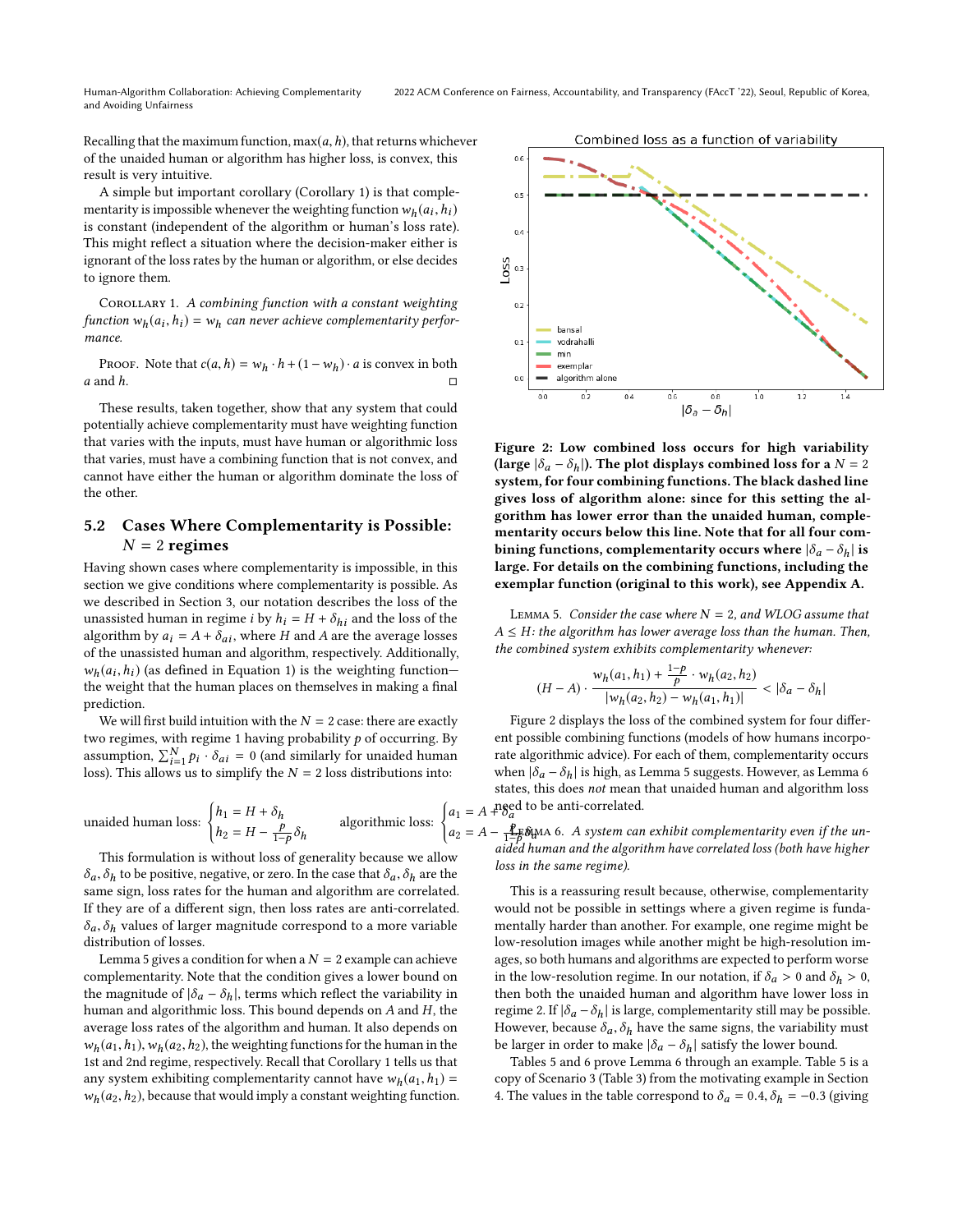<span id="page-7-1"></span>

|                 |                         |           | Combined                | Weight             |
|-----------------|-------------------------|-----------|-------------------------|--------------------|
|                 | (Unaided) human $\vert$ | Algorithm | (human using algorithm) | (on unaided human) |
| Regime 1        | 1.15                    | 0.2       | 0.44                    | 0.25               |
| <b>Regime 2</b> | 0.35                    | 0.8       | 0.46                    | 0.75               |
| Average         | 0.75                    | 0.5       | 0.45                    | 0.5                |

<span id="page-7-2"></span>Table 5: (Reproduced version of Table 3). The unaided human has loss 0.75, the algorithm has loss 0.5, and the combined system has loss 0.45 (complementary performance). In this table, we have  $\delta_a = 0.4$ ,  $\delta_h = -0.3$ , for  $|\delta_a - \delta_h| = 0.7$ . Note that here, losses are anti-correlated: the unaided human has higher loss in regime 1, while the algorithm has higher loss in regime 2.

|          | (Unaided) human |           | Combined                | Weight             |
|----------|-----------------|-----------|-------------------------|--------------------|
|          |                 | Algorithm | (human using algorithm) | (on unaided human) |
| Regime 1 | 1.48            | 0.53      | 0.77                    | 0.25               |
| Regime 2 | 0.02            | 0.47      | 0.13                    | 0.75               |
| Average  | 0.75            | 0.5       | 0.45                    | 0.5                |

Table 6: Correlated loss: The combined system (human using algorithm) displays complementary performance even though the unaided human and the algorithm both have higher loss for regime 1. In this table, we have  $\delta_a = 0.73$ ,  $\delta_h = 0.03$ , for  $|\delta_a - \delta_h| = 0.7$ .

 $|\delta_a - \delta_h| = 0.7$ ). Here, the losses are anti-correlated: the unaided human has higher loss in regime 1, while the algorithm has higher loss in regime 2.

Table [6](#page-7-2) gives an example where the losses are correlated: both the unaided human and algorithm have higher loss for regime 1. The values in the table are given by  $\delta_a = 0.03, \delta_h = 0.73$ , which again gives  $|\delta_a - \delta_h| = 0.7$ . Even though losses are correlated, the overall system still displays complementarity because  $|\delta_a - \delta_h|$  has remained the same, as Lemma [5](#page-6-1) suggests.

# 5.3 Cases Where Complementarity is Possible:  $N > 2$  regimes

Finally, we will consider the general  $N > 2$  case.

<span id="page-7-3"></span>LEMMA 7. WLOG, assume that  $A \leq H$ : the algorithm has lower loss, on average. Then, the condition below gives necessary and sufficient conditions for complementarity of the human-algorithm system:

$$
(H-A)\cdot \sum_{i=1}^N p_i \cdot w_h(a_i,h_i) < \sum_{i=1}^N p_i \cdot w_h(a_i,h_i) \cdot (\delta_{ai}-\delta_{hi})
$$

If we view  $w_h(a_i, h_i)$  and  $\delta_{ai}, \delta_{hi}$  as random variables over the in-<br>stance space with probability mass governed the distribution of instance space with probability mass governed the distribution of instances given by  $\{p_i\}$ , then we can interpret the condition as:

$$
(H-A)\cdot \mathbb{E}[w_h(a_i,h_i)] < Cov(w_h(a_i,h_i),\delta_{ai}-\delta_{hi})
$$

where  $Cov(\cdot)$  gives the covariance.

Lemma [7](#page-7-3) gives conditions on complementarity, requiring that the weighting function  $w_h(a_i, h_i)$  have high covariance with the difference between  $\delta$  and  $\delta$ . Intuitively this means that when difference between  $\delta_{ai}$  and  $\delta_{hi}$ . Intuitively, this means that when the algorithm is more *above* its typical loss than the unaided human (when  $\delta_{ai} > \delta_{hi}$ ), then the combined loss should rely more heavily on the unaided human  $(w_h(a_i, h_i))$  should be large). Conversely, if the algorithm is more *helow* its typical loss than the unaided if the algorithm is more below its typical loss than the unaided human (when  $\delta_{ai} < \delta_{hi}$ ), then the combined loss should rely more heavily on the algorithm  $(w_h(a_i, h_i))$  should be small). The lefthand<br>side of the equation lower bounds how large this covariance must side of the equation lower bounds how large this covariance must, as a function of the gap between the average loss of the unaided

human and the algorithm, and the expected value of the weighting function.

The results in this section imply that unaided human and algorithmic error rates must be highly variable. One question this raises is about achievability: is it even possible to arrange human and algorithmic loss rates like this? For example, achieving a highly variable loss rate for an algorithm may require retraining, and for certain cases may not be possible. Manipulating the loss rate for a human may be possible through re-assigning human effort: for example, assigning multiple humans to certain portions of the input space in order to reduce loss.

Even if highly variable loss rates are possible, they may not be desirable for other reasons. In particular, the next section discusses the fairness implications of complementarity.

### <span id="page-7-0"></span>6 FAIRNESS

There are numerous possible notions of fairness that could be relevant for a human-algorithm classifier. In this section, we will analyze three of them and describe how they relate to complementarity. (All proofs are given in Appendix [B\)](#page-11-1). In general, the notions of fairness concern disparities in loss across different regimes. Disparities in loss rates could be alarming (if they align or correlate with sensitive attributes, such as race, gender, or socioeconomic status) or innocuous (if they are unrelated to sensitive attributes). In this paper, we will consider two general classes of fairness concerns: fairness of benefit and loss disparity rates. Fairness of benefit relates to which regimes see their loss rate decrease when the algorithm is incorporated into the decision-making process. Ideally, all regimes would benefit from human-algorithm collaboration. We will show that is unfortunately not possible. Loss disparity rates relate to the gap in loss rates between different regimes: ideally, this gap would be small, which would reflect equal loss rates for all regimes. In this work, we will show that complementarity can sometimes help bound loss disparity.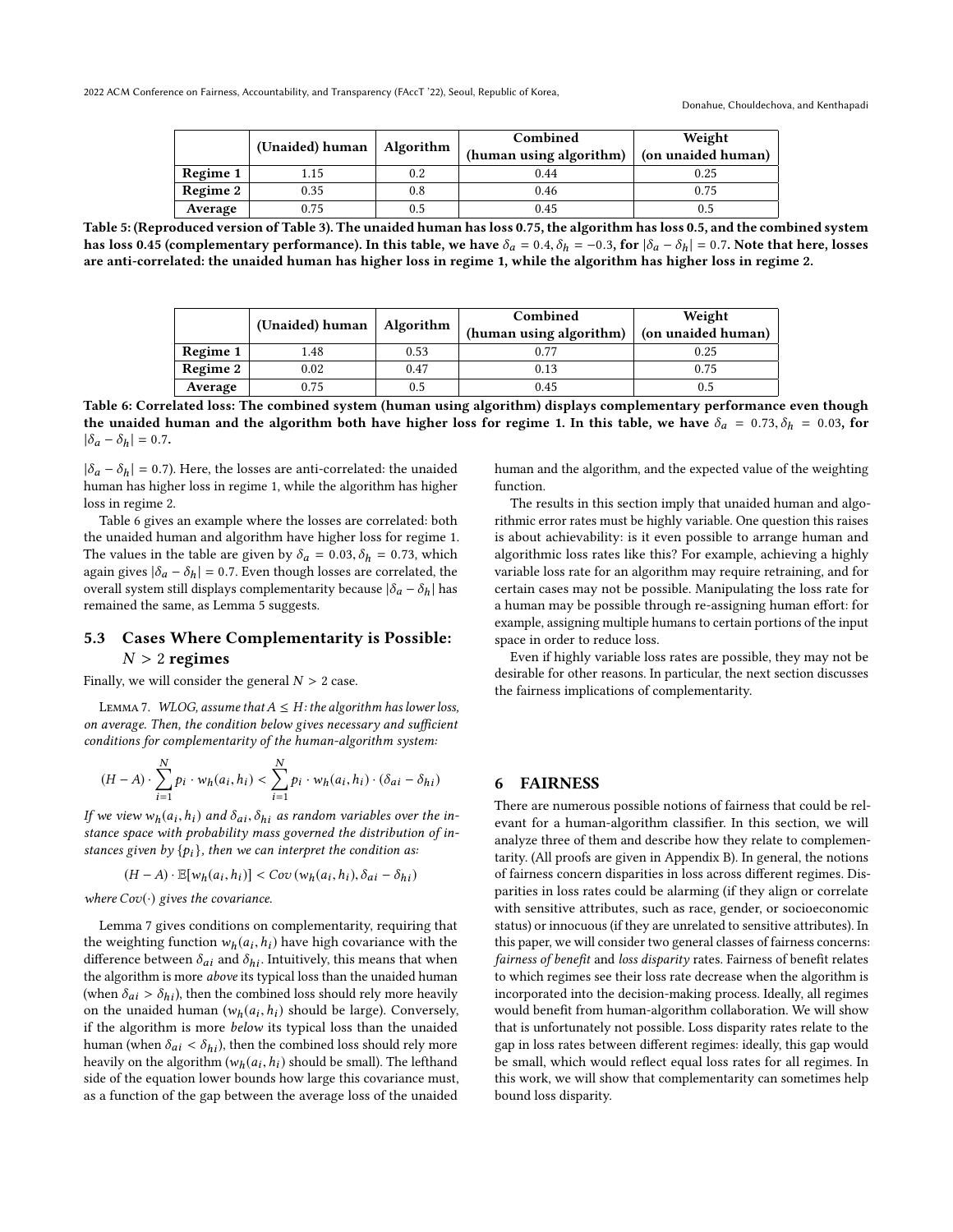# 6.1 Fairness of benefit

First, Definition [2](#page-8-0) says that a system has "fairness of benefit" if all regimes experience a lower loss from the combined humanalgorithm system than they would experience with the unassisted human.

<span id="page-8-0"></span>DEFINITION 2 (FAIRNESS OF BENEFIT). A human/algorithm system exhibits fairness of benefit if all regimes benefit from the combined system (experience a lower loss than with the unaided human).

This notion captures the desideratum that the benefits resulting from switching to a combined human-algorithm system are shared by all. However, Lemma [8](#page-8-1) shows that this notion of fairness is incompatible with complementarity.

<span id="page-8-1"></span>Lemma 8. Any system exhibiting fairness of benefits cannot have complementary performance.

PROOF. This result is largely due to Lemma [3.](#page-5-2) Note that we have:

$$
c(a_i,h_i)=(1-w_h(a_i,h_i))\cdot a_i+w_h(a_i,h_i)\cdot h_i
$$

for  $s_i \in [0, 1]$ . Then, if we have fairness of benefits, we know:

$$
(1 - w_h(a_i, h_i)) \cdot a_i + w_h(a_i, h_i) \cdot h_i < h_i \,\forall i \in [N]
$$

In order to achieve this, we need  $w_h(a_i, h_i) < 1$  and  $a_i < h_i$ , for all  $i \in [N]$ . However, this is exactly the condition addressed in I amma  $i \in [N]$ . However, this is exactly the condition addressed in Lemma [3:](#page-5-2) the algorithm always has lower loss than the unassisted human, which means that complementarity is impossible.  $□$ 

Note that Definition [2](#page-8-0) could be defined symmetrically, defining "benefit" as a reduction in loss as compared to the algorithmic prediction. In this case, an analogous version of Lemma [8](#page-8-1) would hold, similarly showing that this notion of fairness is incompatible with complementarity.

Lemma [8](#page-8-1) tells us that there is an inherent tension between achieving complementarity and ensuring all people who use the system see their loss rates decrease. For certain application areas, fairness of benefit might be more important than complementarity, so practitioners might consciously choose to prioritize it. On the other hand, a practitioner who opts to achieve complementarity instead of fairness of benefit might wish to consider alternate ways to support any groups that see their loss increase in the combined system.

### 6.2 Loss disparity

Next, Definition [3](#page-8-2) describes fairness as the disparity in loss rates between different regimes. Intuitively, this notion relates to groupbased notions of fairness: loss rates should be relatively similar between members of different groups. However, Lemma [9](#page-8-3) again describes how this notion of fairness is in tension with complementarity, which puts a lower bound on the level of this kind of unfairness.

<span id="page-8-2"></span>DEFINITION 3 (LOSS DISPARITY). A prediction system exhibits  $\epsilon$ loss disparity if the losses in different regimes differ by no more than  $\epsilon$ . We will use  $\epsilon_h$ ,  $\epsilon_a$ ,  $\epsilon_c$  to refer to the loss disparity of the unaided human, algorithm alone, and combined human-algorithm system, respectively.

<span id="page-8-3"></span>LEMMA 9. WLOG assume that  $A \leq H$ : the algorithm has lower average loss than the human. Then, any system exhibiting complementarity has a lower bound on  $\epsilon_a + \epsilon_h$ : the combined loss disparity of the unaided human and algorithm.

$$
A-C+(H-A)\cdot \sum_{i=1}^N p_i \cdot w_h(a_i,h_i) < \epsilon_a + \epsilon_h
$$

Lemma [9](#page-8-3) should match our intuition from Section [5.](#page-5-0) There, results indicated that complementarity is easiest to achieve when loss rates are highly variable. However, this directly contradicts with the goal of minimizing loss disparity.

Next, we will consider the loss disparity of the combined humanalgorithm system. Unfortunately, it is possible for a system exhibiting complementarity to exacerbate unfairness. Table [7](#page-9-22) gives an example where the combined system has a higher loss disparity than either the unaided human or the algorithm, even though it exhibits complementarity. This result (which parallels results from [\[10,](#page-9-18) [11,](#page-9-19) [36\]](#page-10-13)) means that practitioners must be careful when discussing fairness of combined systems: fairness guarantees from the individual components don't necessarily transfer to the combined human-algorithm system. However, Lemma [10](#page-8-4) gives a condition where the loss disparity of the combined human-algorithm system is upper bounded by the loss disparity of the unaided human or the algorithm.

<span id="page-8-4"></span>LEMMA 10. Define  $i+$  as the regime where the combined humanalgorithm system has highest loss and i<sup>−</sup> as the regime where it has lowest loss. Then, the loss disparity of the combined system is upper bounded by the loss disparity of the unaided human or algorithm, so long as neither the unaided human or algorithm dominates the other in both  $i+$ ,  $i-$ . That is,

If either case is satisfied: 
$$
\begin{cases} h_{i+} \le a_{i+} \text{ and } h_{i-} \ge a_{i-} \\ h_{i+} \ge a_{i+} \text{ and } h_{i-} \le a_{i-} \end{cases}
$$

$$
\Rightarrow \epsilon_c \le \max(\epsilon_a, \epsilon_h)
$$

This last lemma gives our first positive result for fairness: it gives conditions where human-algorithm system exhibiting complementarity at least doesn't exacerbate unfairness. Specifically, what it requires is that neither the unaided human nor the algorithm dominates the other for both of the most extreme regimes (where the combined system has highest and lowest loss). As we would expect, the scenario in Table [7](#page-9-22) violates this: the unaided human dominates in both regime 1 (highest loss) and regime 2 (lowest loss), which allows the combined loss disparity  $\epsilon_c$  to be greater than  $\max(\epsilon_a, \epsilon_h)$ . Interestingly, Lemma [10](#page-8-4) is quite powerful: it only relies on the losses within two specific regimes and holds regardless of whether the overall system satisfies complementarity. Practitioners could use Lemma [10](#page-8-4) to guide their algorithm development: so long as the preconditions are satisfied, they can guarantee that the combined system will never exacerbate unfairness.

As we mentioned previously, these definitions are only a few of the possible fairness concerns we could analyze. However, this analysis highlights the importance of considering fairness, especially ways that it might be in tension with achieving complementarity.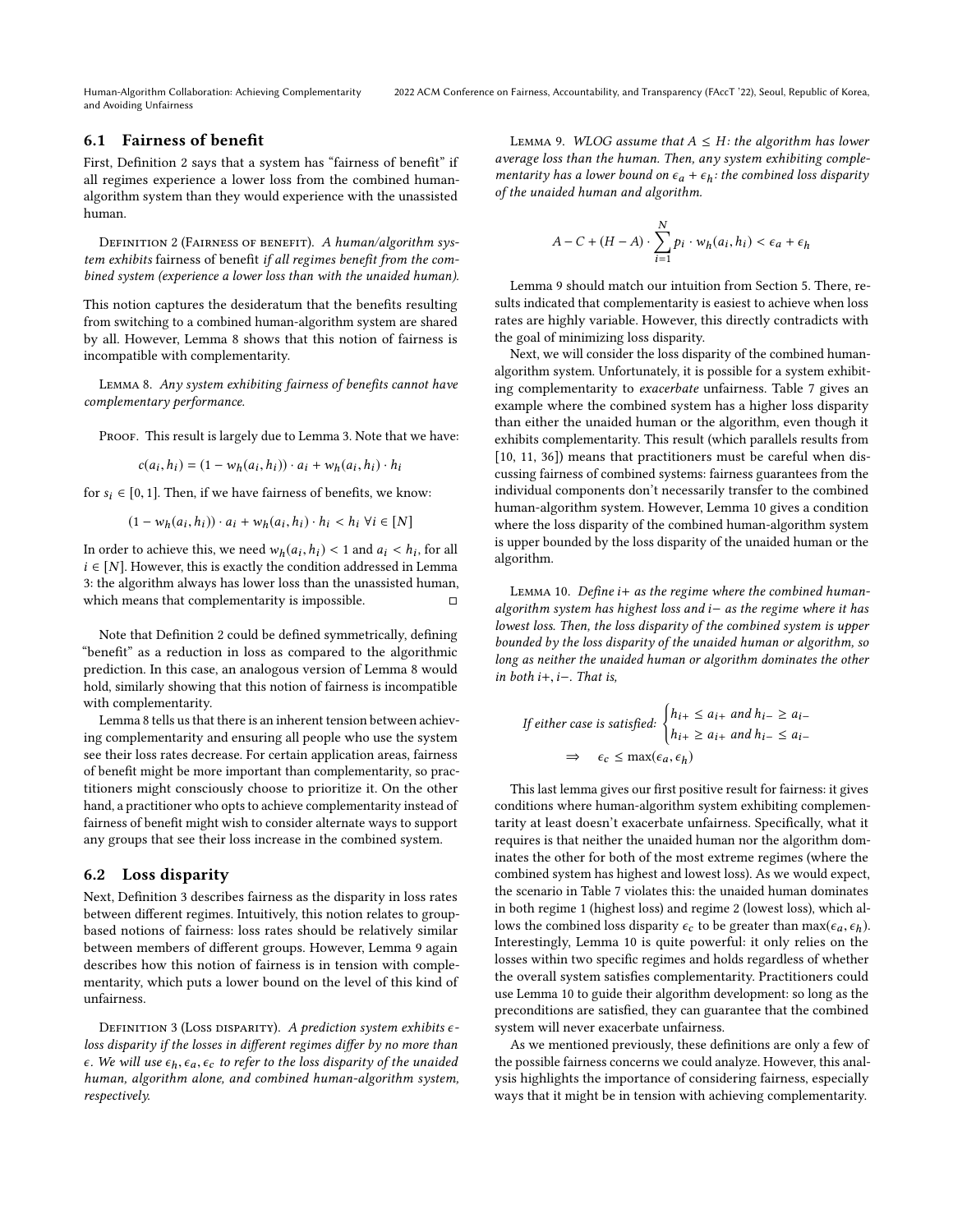|              | (Unaided) Human | Algorithm | Combined (human using algorithm) |
|--------------|-----------------|-----------|----------------------------------|
| Regime 1     | 0.95            | 0.85      | 0.895                            |
| Regime 2     | 0.95            | 0.02      | 0.05                             |
| Regime 3     | 0.15            | 0.45      | 0.255                            |
| Average loss | 0.68            | 0.44      | 0.40                             |

<span id="page-9-22"></span>Table 7: This system exhibits complementarity, since average loss is lowest in the combined human-algorithm system. However, note that loss disparity is increased in the combined system:  $\epsilon_h = 0.8$ ,  $\epsilon_a = 0.83$ , but  $\epsilon_c = 0.84$ .

# 7 CONCLUSION AND FUTURE DIRECTIONS

In this work, we introduce a simple theoretical model of humanalgorithm collaboration, which we show is flexible enough to encompass models analyzed in prior work. Using this model, we obtain theoretical impossibility results that characterize settings where complementarity is not achievable. We also use this framework to construct cases where complementarity is possible, given certain conditions on the loss distributions. Finally, we consider the implications, especially fairness, of the requirements in order to achieve complementarity.

Our approach admits multiple possible avenues for future work. Our work highlights the importance of variable loss rates: algorithmic loss that is not constant over the input space. However, as mentioned previously, it may not be possible to achieve extremely variable loss rates. Future work could model algorithmic loss rates more explicitly, describing loss distributions that are both achievable and lead to complementary performance. For example, some prior work has demonstrated that, for many algorithms, reducing loss becomes harder as the level of loss decreases, which could make it more difficult to achieve highly variable loss rates [\[15,](#page-9-23) [16\]](#page-9-24).

Similarly, future work could relax assumptions made in our work. Relaxing Assumption [2,](#page-3-1) for example, could involve analyzing combining rules that, on any individual regime, could do better or worse than the human or algorithmic input loss rates. Relaxing Assumption [1](#page-2-2) could involve modeling cases where regimes with identical human and algorithmic loss rates might be treated differently by the combiner. Any of these future analyses could allow us to have greater insight into a variety of ways human-algorithm systems perform.

# ACKNOWLEDGMENTS

This work was supported in part by NSF grant DGE-1650441. We are grateful to Vijay Keswani, Jon Kleinberg, Pang Wei Koh, Michela Meister, Emma Pierson, Charvi Rastogi, Aaron Roth, Kiran Tomlinson, Aaron Tucker, Qian Yang, Joyce Zhou, James Zou, the AWS Machine Learning team, the AI, Policy, and Practice working group at Cornell, and the attendees at the NeurIPS 2021 Workshops on Human-Centered AI and Human and Machine Decisions for invaluable discussions.

# **REFERENCES**

- <span id="page-9-0"></span>[1] Gagan Bansal, Besmira Nushi, Ece Kamar, Eric Horvitz, and Daniel S Weld. 2021. Is the Most Accurate AI the Best Teammate? Optimizing AI for Teamwork. In Proceedings of the AAAI Conference on Artificial Intelligence, Vol. 35. 11405–11414.
- <span id="page-9-2"></span>[2] Gagan Bansal, Tongshuang Wu, Joyce Zhou, Raymond Fok, Besmira Nushi, Ece Kamar, Marco Tulio Ribeiro, and Daniel Weld. 2021. Does the whole exceed its parts? The effect of AI explanations on complementary team performance. In Proceedings of the 2021 CHI Conference on Human Factors in Computing Systems.  $1 - 16$ .
- <span id="page-9-7"></span>[3] Emma Beede, Elizabeth Baylor, Fred Hersch, Anna Iurchenko, Lauren Wilcox, Paisan Ruamviboonsuk, and Laura M Vardoulakis. 2020. A human-centered

evaluation of a deep learning system deployed in clinics for the detection of diabetic retinopathy. In Proceedings of the 2020 CHI Conference on Human Factors in Computing Systems. 1–12.

- <span id="page-9-10"></span>[4] Bo Cowgill and Megan T Stevenson. 2020. Algorithmic social engineering. In AEA Papers and Proceedings, Vol. 110. 96–100.
- <span id="page-9-11"></span>[5] Abir De, Nastaran Okati, Ali Zarezade, and Manuel Gomez-Rodriguez. 2021. Classification under human assistance. In Proceedings of the AAAI Conference on Artificial Intelligence, Vol. 35. 5905–5913.
- <span id="page-9-8"></span>[6] Maria De-Arteaga, Riccardo Fogliato, and Alexandra Chouldechova. 2020. A case for humans-in-the-loop: Decisions in the presence of erroneous algorithmic scores. In Proceedings of the 2020 CHI Conference on Human Factors in Computing Systems. 1–12.
- <span id="page-9-17"></span>[7] Luca Didaci, Giorgio Fumera, and Fabio Roli. 2013. Diversity in classifier ensembles: Fertile concept or dead end?. In International workshop on multiple classifier systems. Springer, 37–48.
- <span id="page-9-3"></span>Berkeley J Dietvorst and Soaham Bharti. 2020. People reject algorithms in uncertain decision domains because they have diminishing sensitivity to forecasting error. Psychological science 31, 10 (2020), 1302–1314.
- <span id="page-9-4"></span>[9] Berkeley J Dietvorst, Joseph P Simmons, and Cade Massey. 2018. Overcoming algorithm aversion: People will use imperfect algorithms if they can (even slightly) modify them. Management Science 64, 3 (2018), 1155–1170.
- <span id="page-9-18"></span>[10] Cynthia Dwork and Christina Ilvento. 2018. Fairness Under Composition. In 10th Innovations in Theoretical Computer Science Conference (ITCS 2019). Schloss Dagstuhl-Leibniz-Zentrum fuer Informatik.
- <span id="page-9-19"></span>[11] Cynthia Dwork, Christina Ilvento, and Meena Jagadeesan. 2020. Individual Fairness in Pipelines. In 1st Symposium on Foundations of Responsible Computing (FORC 2020). Schloss Dagstuhl-Leibniz-Zentrum für Informatik.
- <span id="page-9-21"></span>[12] Aaron Fraenkel. 2020. Fairness and Algorithmic Decision Making. [https:](https://afraenkel.github.io/fairness-algo-decision) [//afraenkel.github.io/fairness-algo-decision](https://afraenkel.github.io/fairness-algo-decision)
- <span id="page-9-9"></span>[13] Robert Geirhos, Kristof Meding, and Felix A Wichmann. 2020. Beyond accuracy: quantifying trial-by-trial behaviour of CNNs and humans by measuring error consistency. Advances in Neural Information Processing Systems 33 (2020), 13890– 13902.
- <span id="page-9-15"></span>[14] Talia Gillis, Bryce McLaughlin, and Jann Spiess. 2021. On the Fairness of Machine-Assisted Human Decisions. arXiv preprint arXiv:2110.15310 (2021).
- <span id="page-9-23"></span>[15] Joel Hestness, Sharan Narang, Newsha Ardalani, Gregory F. Diamos, Heewoo Jun, Hassan Kianinejad, Md. Mostofa Ali Patwary, Yang Yang, and Yanqi Zhou. 2017. Deep Learning Scaling is Predictable, Empirically. CoRR abs/1712.00409 (2017). arXiv[:1712.00409](https://arxiv.org/abs/1712.00409)<http://arxiv.org/abs/1712.00409>
- <span id="page-9-24"></span>[16] Jared Kaplan, Sam McCandlish, Tom Henighan, Tom B Brown, Benjamin Chess, Rewon Child, Scott Gray, Alec Radford, Jeffrey Wu, and Dario Amodei. 2020. Scaling laws for neural language models. arXiv preprint arXiv:2001.08361 (2020).
- <span id="page-9-1"></span>[17] Gavin Kerrigan, Padhraic Smyth, and Mark Steyvers. 2021. Combining Human Predictions with Model Probabilities via Confusion Matrices and Calibration.  $(2021)$
- <span id="page-9-13"></span>[18] Vijay Keswani, Matthew Lease, and Krishnaram Kenthapadi. 2021. Towards unbiased and accurate deferral to multiple experts. In Proceedings of the 2021 AAAI/ACM Conference on AI, Ethics, and Society. 154–165.
- <span id="page-9-14"></span>[19] Vijay Keswani, Matthew Lease, and Krishnaram Kenthapadi. 2022. Designing Closed Human-in-the-loop Deferral Pipelines. arXiv preprint arXiv:2202.04718 (2022).
- <span id="page-9-16"></span>[20] Ludmila I Kuncheva. 2014. Combining pattern classifiers: methods and algorithms. John Wiley & Sons.
- <span id="page-9-5"></span>[21] Sarah Lebovitz, Natalia Levina, and Hila Lifshitz-Assaf. 2021. Is AI ground truth really "true"? The dangers of training and evaluating AI tools based on experts' know-what. Management Information Systems Quarterly (2021).
- <span id="page-9-6"></span>[22] Sarah Lebovitz, Hila Lifshitz-Assaf, and Natalia Levina. 2020. To incorporate or not to incorporate AI for critical judgments: The importance of ambiguity in professionals' judgment process. Collective Intelligence, The Association for Computing Machinery (2020).
- <span id="page-9-12"></span>[23] David Madras, Toni Pitassi, and Richard Zemel. 2018. Predict Responsibly: Improving Fairness and Accuracy by Learning to Defer. In Advances in Neural Information Processing Systems, S. Bengio, H. Wallach, H. Larochelle, K. Grauman, N. Cesa-Bianchi, and R. Garnett (Eds.), Vol. 31. Curran Associates, Inc. [https://proceedings.](https://proceedings.neurips.cc/paper/2018/file/09d37c08f7b129e96277388757530c72-Paper.pdf) [neurips.cc/paper/2018/file/09d37c08f7b129e96277388757530c72-Paper.pdf](https://proceedings.neurips.cc/paper/2018/file/09d37c08f7b129e96277388757530c72-Paper.pdf)
- <span id="page-9-20"></span>[24] Paul E Meehl. 1954. Clinical versus statistical prediction: A theoretical analysis and a review of the evidence. (1954).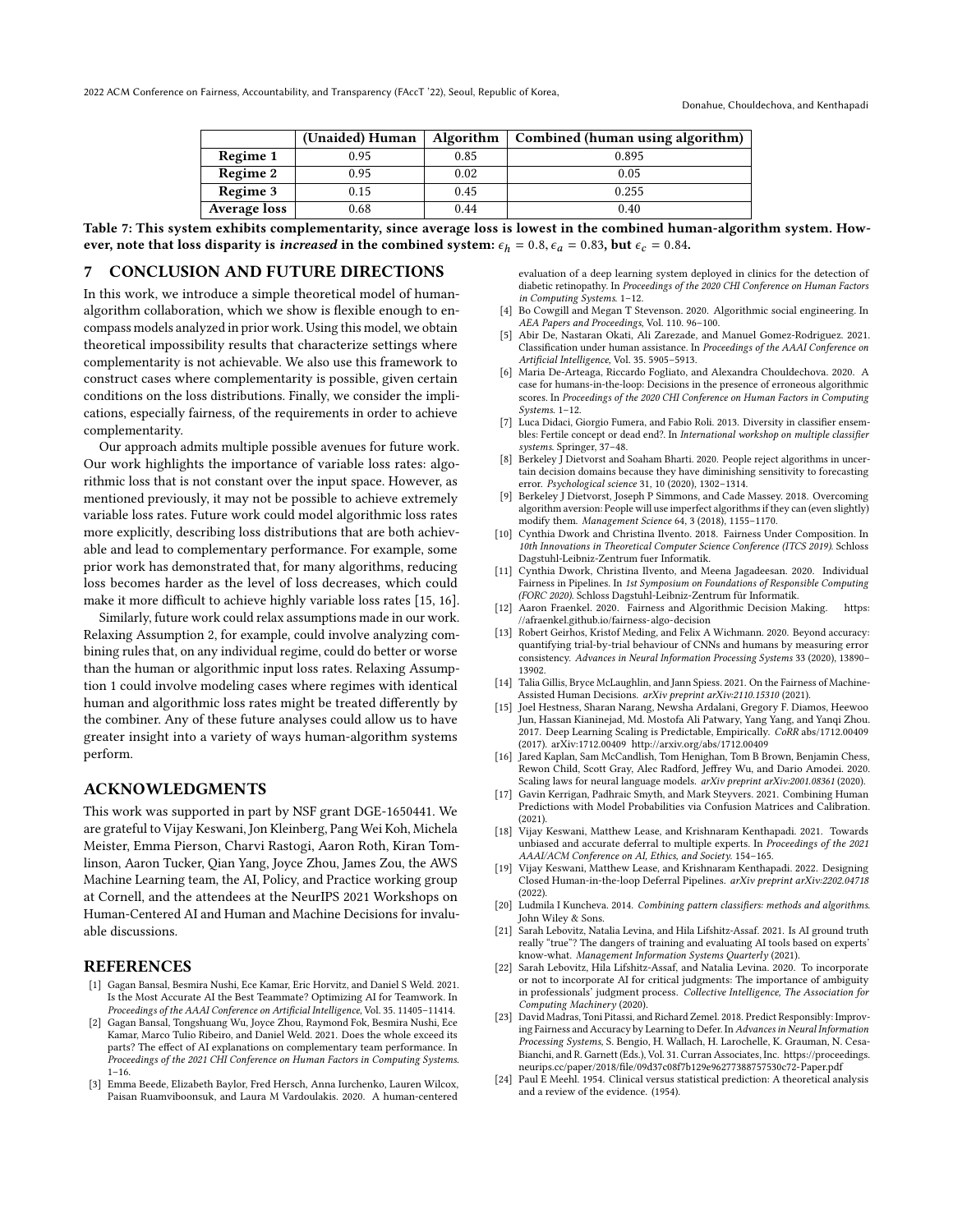- <span id="page-10-9"></span>[25] Vahid Balazadeh Meresht, Abir De, Adish Singla, and Manuel Gomez-Rodriguez. 2020. Learning to switch between machines and humans. ICML Workshop on Human-AI Collaboration in Sequential Decision-Making. (2020).
- <span id="page-10-10"></span>[26] Nastaran Okati, Abir De, and Manuel Rodriguez. 2021. Differentiable learning under triage. Advances in Neural Information Processing Systems 34 (2021).
- <span id="page-10-3"></span>[27] Chinasa T Okolo, Srujana Kamath, Nicola Dell, and Aditya Vashistha. 2021. "It cannot do all of my work": Community Health Worker Perceptions of AI-Enabled Mobile Health Applications in Rural India. In Proceedings of the 2021 CHI Conference on Human Factors in Computing Systems. 1–20.
- <span id="page-10-2"></span>[28] Forough Poursabzi-Sangdeh, Daniel G Goldstein, Jake M Hofman, Jennifer Wortman Wortman Vaughan, and Hanna Wallach. 2021. Manipulating and measuring model interpretability. In Proceedings of the 2021 CHI Conference on Human Factors in Computing Systems. 1–52.
- <span id="page-10-5"></span>[29] Maithra Raghu, Katy Blumer, Greg Corrado, Jon Kleinberg, Ziad Obermeyer, and Sendhil Mullainathan. 2018. The algorithmic automation problem: Prediction, triage, and human effort. NeurIPS Workshop on Machine Learning for Health (ML4H) (2018).
- <span id="page-10-7"></span>[30] Rory Sayres, Ankur Taly, Ehsan Rahimy, Katy Blumer, David Coz, Naama Hammel, Jonathan Krause, Arunachalam Narayanaswamy, Zahra Rastegar, Derek Wu, Shawn Xu, Scott Barb, Anthony Joseph, Michael Shumski, Jesse Smith, Arjun B. Sood, Greg S. Corrado, Lily Peng, and Dale R. Webster. 2019. Using a deep learning algorithm and integrated gradients explanation to assist grading for diabetic retinopathy. Ophthalmology 126, 4 (2019), 552–564.
- <span id="page-10-8"></span>[31] Megha Srivastava, Besmira Nushi, Ece Kamar, Shital Shah, and Eric Horvitz. 2020. An empirical analysis of backward compatibility in machine learning systems. In Proceedings of the 26th ACM SIGKDD International Conference on Knowledge Discovery & Data Mining. 3272–3280.
- <span id="page-10-11"></span>[32] Eleni Straitouri, Lequn Wang, Nastaran Okati, and Manuel Gomez Rodriguez. 2022. Provably Improving Expert Predictions with Conformal Prediction. arXiv[:2201.12006](https://arxiv.org/abs/2201.12006) [cs.LG]
- <span id="page-10-6"></span>[33] Sarah Tan, Julius Adebayo, Kori Inkpen, and Ece Kamar. 2018. Investigating human+ machine complementarity for recidivism predictions. NeurIPS 2018 Workshop on Ethical, Social and Governance Issues in AI (2018).
- <span id="page-10-12"></span>[34] I. Valera, A. Singla, and M. Gomez Rodriguez. 2018. Enhancing the Accuracy and Fairness of Human Decision Making. In Advances in Neural Information Processing Systems 31 (NeurIPS 2018). Curran Associates, Inc., 1774– 1783. [http://papers.nips.cc/paper/7448-enhancing-the-accuracy-and-fairness](http://papers.nips.cc/paper/7448-enhancing-the-accuracy-and-fairness-of-human-decision-making.pdf)[of-human-decision-making.pdf](http://papers.nips.cc/paper/7448-enhancing-the-accuracy-and-fairness-of-human-decision-making.pdf)
- <span id="page-10-0"></span>[35] Kailas Vodrahalli, Tobias Gerstenberg, and James Zou. 2021. Do Humans Trust Advice More if it Comes from AI? An Analysis of Human-AI Interactions. arXiv preprint arXiv:2107.07015 (2021).
- <span id="page-10-13"></span>[36] Xuezhi Wang, Nithum Thain, Anu Sinha, Flavien Prost, Ed H Chi, Jilin Chen, and Alex Beutel. 2021. Practical Compositional Fairness: Understanding Fairness in Multi-Component Recommender Systems. In Proceedings of the 14th ACM International Conference on Web Search and Data Mining. 436–444.
- <span id="page-10-4"></span>[37] Qian Yang, Alex Scuito, John Zimmerman, Jodi Forlizzi, and Aaron Steinfeld. 2018. Investigating how experienced UX designers effectively work with machine learning. In Proceedings of the 2018 Designing Interactive Systems Conference. 585– 596.
- <span id="page-10-1"></span>[38] Ming Yin, Jennifer Wortman Vaughan, and Hanna Wallach. 2019. Understanding the effect of accuracy on trust in machine learning models. In Proceedings of the 2019 CHI Conference on Human Factors in Computing Systems. 1–12.
- <span id="page-10-14"></span>[39] Muhammad Bilal Zafar, Isabel Valera, Manuel Gomez Rodriguez, and Krishna P. Gummadi. 2017. Fairness Beyond Disparate Treatment & Disparate Impact: Learning Classification without Disparate Mistreatment. In Proceedings of the 26th International Conference on World Wide Web (Perth, Australia) (WWW '17). International World Wide Web Conferences Steering Committee, Republic and Canton of Geneva, CHE, 1171–1180.<https://doi.org/10.1145/3038912.3052660>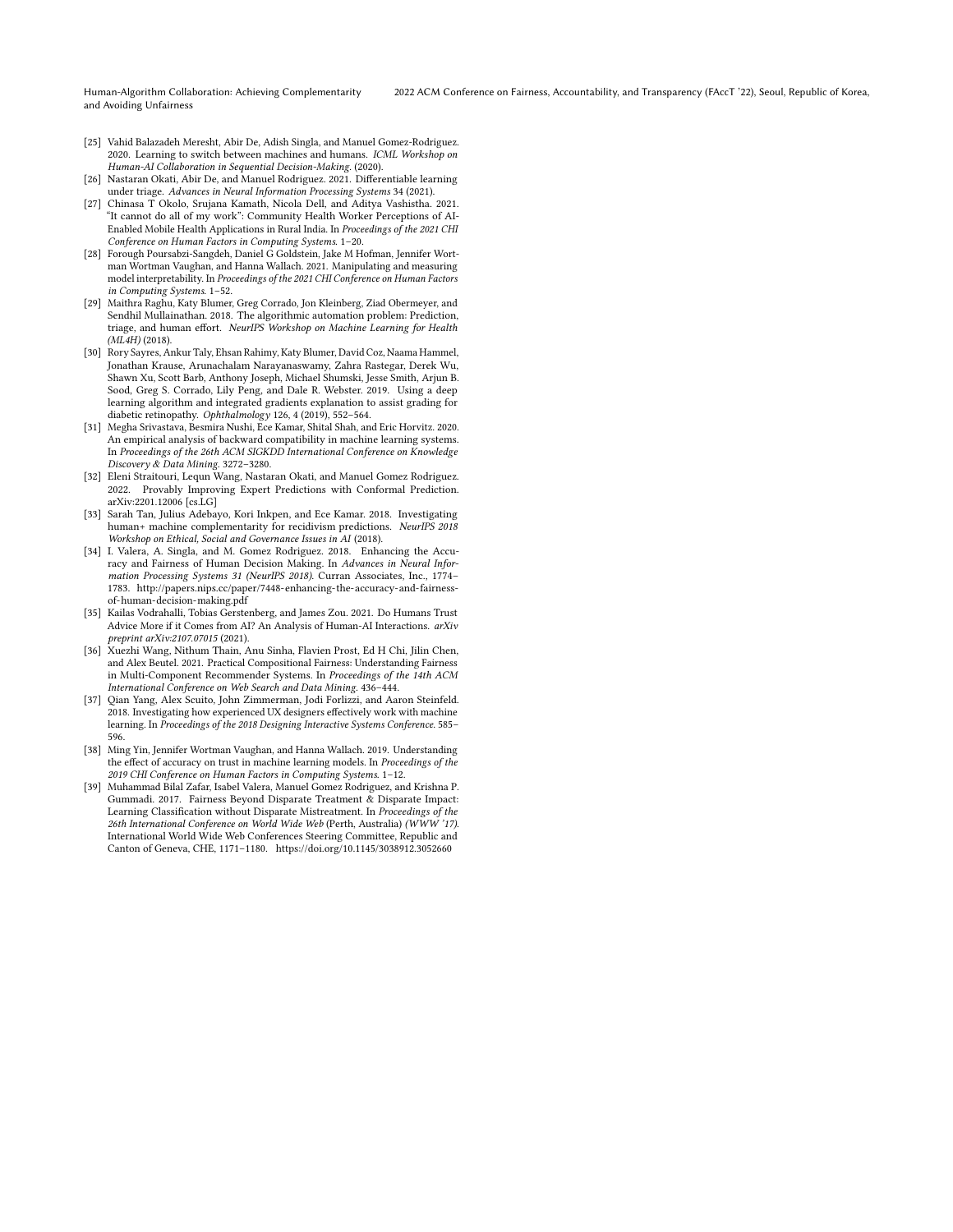# <span id="page-11-0"></span>A MODELING COMBINING FUNCTIONS

The definitions presented in Section [3](#page-2-0) reflect multiple ways humans could incorporate algorithmic inputs. However, their functional forms in some cases are less clean to analyze. Definition [4](#page-11-2) gives an exemplar weighting function (original to this work) that we created in order to illustrate common patterns in weighting functions, while also allowing for tractable theoretical analysis. In this function, for  $m > 0$ , the combining rule is more likely to select the algorithm when  $a < h$  (when the algorithm has lower loss rate). For  $m > 0$ , the reverse is true: the combining rule "mistakenly" goes with the input with higher loss.

<span id="page-11-2"></span>DEFINITION 4 (EXEMPLAR WEIGHTING FUNCTION). The exemplar weighting function is given by:

$$
w_h(a, h) = \begin{cases} b - m \cdot (h - a) & 0 \le b - m \cdot (h - a) \le 0 \\ 0 & b - m \cdot (h - a) < 0 \\ 1 & b - m \cdot (h - a) > 1 \end{cases}
$$

<span id="page-11-3"></span> Figure [3](#page-11-3) plots the weighting function for each of the selection rules presented. Note that, in general, as the human gets higher loss, the weight on the human decreases.



# Figure 3: The weight on the human, given a difference  $h - a$  between algorithmic and human loss, for multiple weighting functions. Note that, in general, as the human gets higher loss than the algorithm, the weight on the human decreases.

Lemma [11,](#page-11-4) below, gives an analgous version of Lemma [5](#page-6-1) for the exemplar function. Note that it similarly shows that complementarity occurs when  $|\delta_a - \delta_h|$  is large (when losses are highly variable).

<span id="page-11-4"></span>LEMMA 11. Consider the exemplar weighting function with  $N = 2$  and  $w_h(a_0, h_0)$ ,  $w_h(a_1, h_1) < 1$ , and where  $A \le H$ . Then, the system exhibits complementarity whenever:

$$
\sqrt{H-A}\cdot\sqrt{\frac{1-p}{p}\cdot\left(\frac{1-b}{m}-(H-A)\right)} < |\delta_a-\delta_h|
$$

### <span id="page-11-1"></span>B PROOFS

Lemma 12. Any combining rule relying only on loss rates (Assumption [1\)](#page-2-2) with bounded output (Assumption [2\)](#page-3-1) can be written as a combining rule with a weighting function  $0 \leq w_h(a_i, h_i) \leq 1$ .

PROOF. We will define a weighting function as follows:

$$
w_h(a, h) = \begin{cases} \frac{c(a, h) - a}{h - a} & a \neq h \\ \frac{1}{2} & a = h \end{cases}
$$

Note that if  $c(a, h) = h$ , then  $w_h(a, h) = 1$  (the weighting function puts all weight on the unaided human), and if  $c(a, h) = a$ , then  $w_h(a, h) = 0$ <br>(the weighting function puts no weight on the unaided human) (the weighting function puts no weight on the unaided human).

First, we'll show that  $w_h(a, h) \in [0, 1]$ . If  $a = h$ , this is true by construction (because  $w_h(a, h) = \frac{1}{2}$ ). What we want to show is:

$$
0 \le \frac{c(a,h)-a}{h-a} \le 1
$$

If  $h > a$ , then this is equivalent to requiring:

$$
0 \le c(a, h) - a \le h - a
$$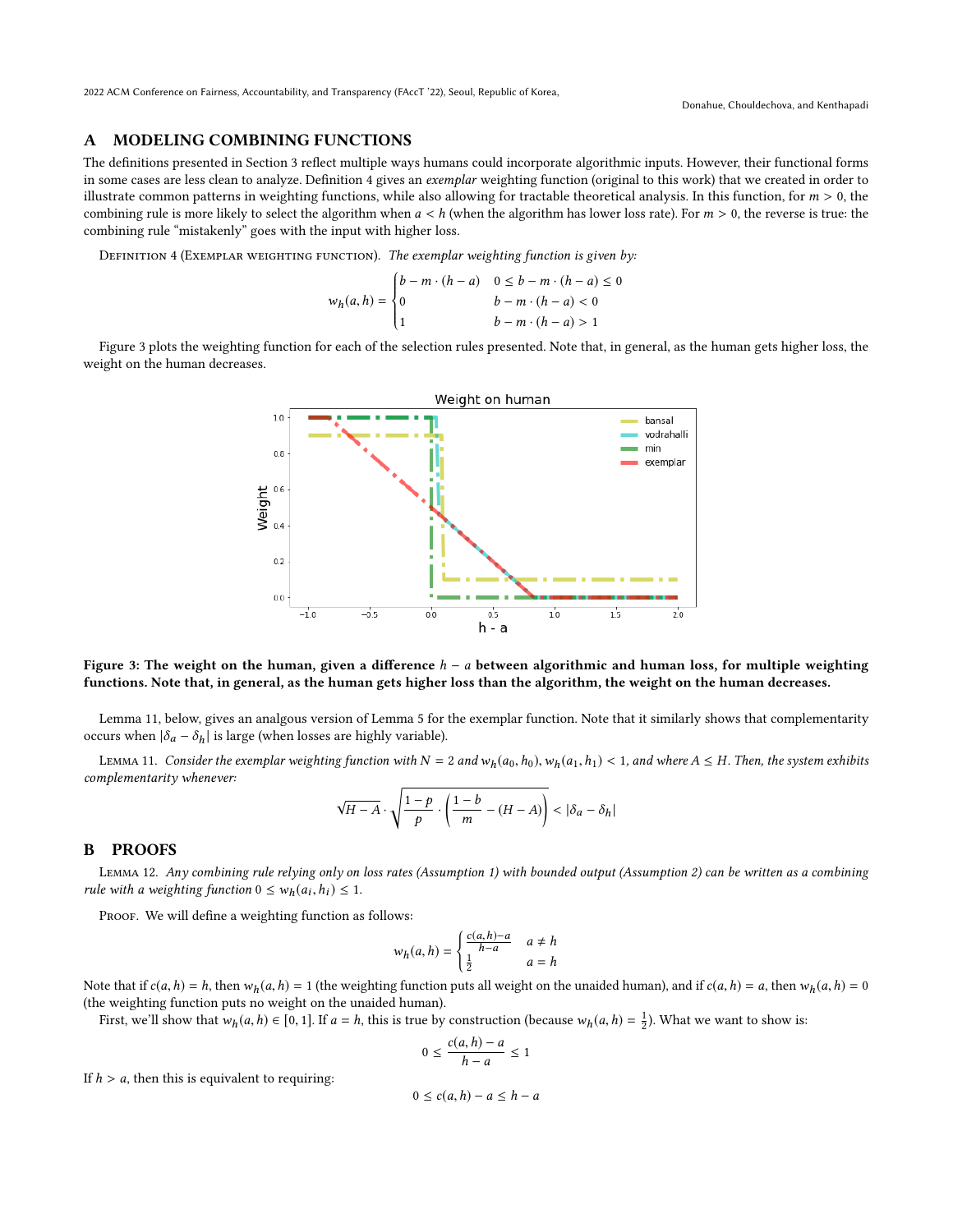# 2022 ACM Conference on Fairness, Accountability, and Transparency (FAccT '22), Seoul, Republic of Korea,

The lefthand inequality is satisfied because  $c(a, h) \ge \min(a, h) = a$  (in this case). The righthand inequality is satisfied because  $c(a, h) \le$  $max(a, h) = h$  (in this case).

On the other hand, if  $h < a$ , then the inequality we want to show is:

$$
0 \ge c(a, h) - a \ge h - a
$$

Again, the lefthand inequality is satisfied because  $c(a, h) \leq \max(a, h) = a$  (in this case). The righthand inequality is satisfied because  $c(a, h) \ge \min(a, h) = h$  (in this case).

Next, we'll show that this weighting function is correct: that is, that:

$$
c(a,h) = (1 - w_h(a,h)) \cdot a + w_h(a,h) \cdot h
$$

Note that Assumption [2](#page-3-1) means that if  $a = h$ , then  $c(a, h) = a = h$ , so any  $w_h(a, h) \in [0, 1]$  would result in a correct weighting function. For  $a \neq h$ , we can write:

$$
(1 - w_h(a, h)) \cdot a + w_h(a, h) \cdot h
$$
  
= $a \cdot \left(1 - \frac{c(a, h) - a}{h - a}\right) + h \cdot \frac{c(a, h) - a}{h - a}$   
= $a \cdot \frac{h - a - c(a, h) + a}{h - a} + h \cdot \frac{c(a, h) - a}{h - a}$   
= $a \cdot \frac{h - c(a, h)}{h - a} + h \cdot \frac{c(a, h) - a}{h - a}$   
= $\frac{a \cdot h - a \cdot c(a, h) + h \cdot c(a, h) - a \cdot h}{h - a}$   
= $\frac{c(a, h) \cdot (h - a)}{h - a}$   
= $c(a, h)$ 

as desired. □

Lemma 13. A human-algorithm system where unaided human and algorithm loss rates are constant over regimes can never achieve complementary performance.

PROOF. Constant loss rates means that  $a_i = A$  and  $h_i = H$  for all  $i \in [N]$ . The combined system has loss:

$$
\sum_{i \in [N]} p_i \cdot c(a_i, h_i) = \sum_{i \in [N]} p_i \cdot c(A, H) = c(A, H) \ge \min(A, H)
$$

LEMMA 14. Complementarity is impossible if one of the human or algorithm always weakly dominates the loss of the other: that is, if  $a_i \le h_i$ for all i, or  $a_i \geq h_i$  for all i.

PROOF. WLOG, we will assume that  $A \leq H$ . Then, complementarity occurs when:

$$
\sum_{i=1}^{N} p_i \cdot c(a_i, h_i) < A
$$
\n
$$
\sum_{i=1}^{N} p_i \cdot c(a_i, h_i) < A
$$
\n
$$
\sum_{i=1}^{N} p_i \cdot ((1 - w_h(a_i, h_i)) \cdot a_i + w_h(a_i, h_i) \cdot h_i) < \sum_{i=1}^{N} p_i \cdot a_i
$$
\n
$$
\sum_{i=1}^{N} p_i \cdot (w_h(a_i, h_i)a_i + w_h(a_i, h_i) \cdot h_i) < 0
$$
\n
$$
\sum_{i=1}^{N} p_i \cdot w_h(a_i, h_i) \cdot (h_i - a_i) < 0
$$

If the algorithm weakly dominates the unaided human ( $h_i \ge a_i$  for all i), then this inequality can never be satisfied because the entire lefthand side is positive or 0. If the unaided human weakly dominates the algorithm  $(a_i \geq h_i$  for all i) then  $A \geq H$ . From our previous assumption that  $A \leq H$ , which means that we must have that  $A = H$ : both have identical average losses.

□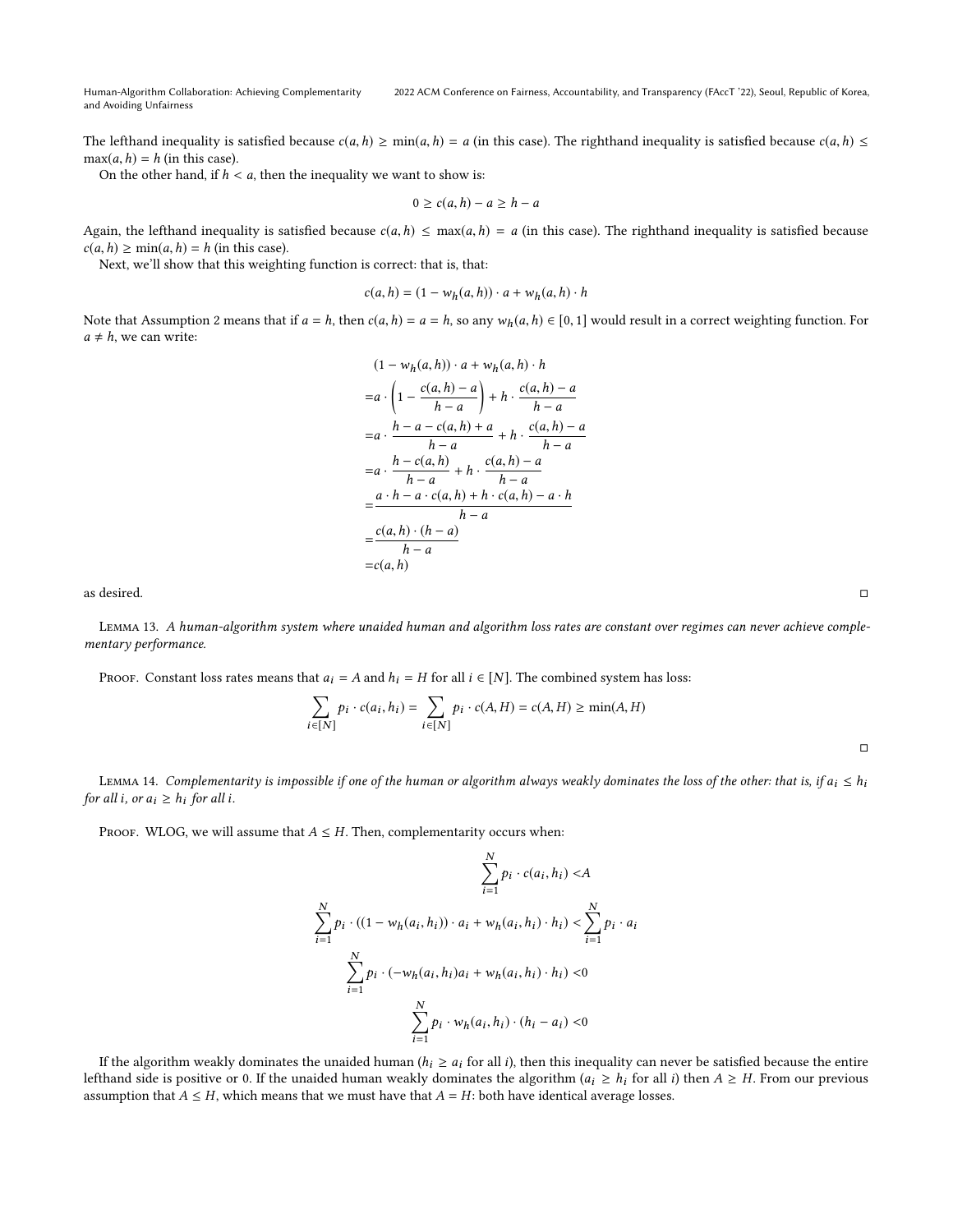Donahue, Chouldechova, and Kenthapadi

We will now show that further analysis means in the case that  $A = H$ , complementarity is still impossible. If  $A = H$ , we could have equivalently written the complementarity condition as:

$$
\sum_{i=1}^{N} p_i \cdot c(a_i, h_i) < H = A
$$
\n
$$
\sum_{i=1}^{N} p_i \cdot ((1 - w_h(a_i, h_i)) \cdot a_i + w_h(a_i, h_i) \cdot h_i) < \sum_{i=1}^{N} p_i \cdot h_i
$$
\n
$$
\sum_{i=1}^{N} p_i \cdot ((1 - w_h(a_i, h_i)) \cdot a_i + (1 - w_h(a_i, h_i)) \cdot h_i) < 0
$$
\n
$$
\sum_{i=1}^{N} p_i \cdot (1 - w_h(a_i, h_i)) \cdot (a_i - h_i) < 0
$$

In this case, we've assumed that  $a_i \geq h_i$ . However, this means that the lefthand side of the above inequality is positive, which means malementarity is it eatisfied complementarity isn't satisfied. □

LEMMA 15. A combining function  $c(a_i, h_i)$  that is convex in  $a_i, h_i$  can never achieve complementary performance.

PROOF. The first inequality in this proof is by Jensen's inequality and the last inequality is due to our construction of the combining function:  $\overline{1}$ 

$$
\sum_{i \in [N]} p_i \cdot c(a_i, h_i) \ge c \left( \sum_{i \in [N]} p_i \cdot a_i, \sum_{i \in [N]} p_i \cdot h_i \right) = c(A, H) \ge \min(A, H)
$$

LEMMA 16. Consider the case where  $N = 2$ , and WLOG assume that  $A \leq H$ : the algorithm has lower average loss than the human. Then, the combined system exhibits complementarity whenever:

$$
(H-A)\cdot \frac{w_h(a_1,h_1) + \frac{1-p}{p}\cdot w_h(a_2,h_2)}{|w_h(a_2,h_2) - w_h(a_1,h_1)|} < |\delta_a - \delta_h|
$$

PROOF. If we assume that  $A \leq H$ , then complementarity occurs whenever  $C < A$ , or: The system exhibits complementarity when:

$$
p \cdot c(a_1, h_1) + (1 - p) \cdot c(a_2, h_2) < A
$$
\n
$$
p \cdot ((1 - w_h(a_1, h_1)) \cdot a_1 + w_h(a_1, h_1) \cdot h_1) + (1 - p) \cdot ((1 - w_h(a_2, h_2) \cdot a_2 + w_h(a_2, h_2) \cdot h_2) < p \cdot a_1 + (1 - p) \cdot a_2
$$
\n
$$
p \cdot w_h(a_1, h_1) \cdot (h_1 - a_1) + (1 - p) \cdot w_h(a_2, h_2) \cdot (h_2 - a_2) < 0
$$

We insert the values of  $a_i, h_i$ , to get:

$$
p \cdot w_h(a_1, h_1) \cdot (H + \delta_h - A - \delta_a) + (1 - p) \cdot w_h(a_2, h_2) \cdot \left( H - \frac{p}{1 - p} \cdot \delta_h - A + \frac{p}{1 - p} \cdot \delta_a \right) < 0
$$
\n
$$
(H - A) \cdot (p \cdot w_h(a_1, h_1) + (1 - p) \cdot w_h(a_2, h_2)) + p \cdot w_h(a_1, h_1) \cdot (\delta_h - \delta_a) - p \cdot w_h(a_2, h_2) \cdot (\delta_h - \delta_a) < 0
$$
\n
$$
(H - A) \cdot (p \cdot w_h(a_1, h_1) + (1 - p) \cdot w_h(a_2, h_2)) - p \cdot (\delta_a - \delta_h) \cdot (w_h(a_1, h_1) - w_h(a_2, h_2)) < 0
$$

Note that we have assumed  $H \ge A$ , so in order for this inequality to hold, we must have that the other term (involving  $\delta_a$ ,  $\delta_b$ ) be positive. Note that by Lemma [2](#page-5-1) we cannot have  $w_h(a_1, h_1) = w_h(a_2, h_2)$  if it exhibits complementarity. In order to have the inequality satisfied, one of two conditions must hold:

• Case 1:  $\delta_a > \delta_h$  and  $w_h(a_1, h_1) > w_h(a_2, h_2)$  (the unaided human is weighted more heavily in regime 1). Note that in this case, we must have  $h_2 > a_2$ , because:

$$
h_2 > a_2
$$
  
\n
$$
H - \frac{p}{1-p} \cdot \delta_h > A - \frac{p}{1-p} \cdot \delta_a
$$
  
\n
$$
H - A - \frac{p}{1-p} \cdot (\delta_h - \delta_a) > 0
$$
  
\n
$$
H - A + \frac{p}{1-p} \cdot (\delta_a - \delta_h) > 0
$$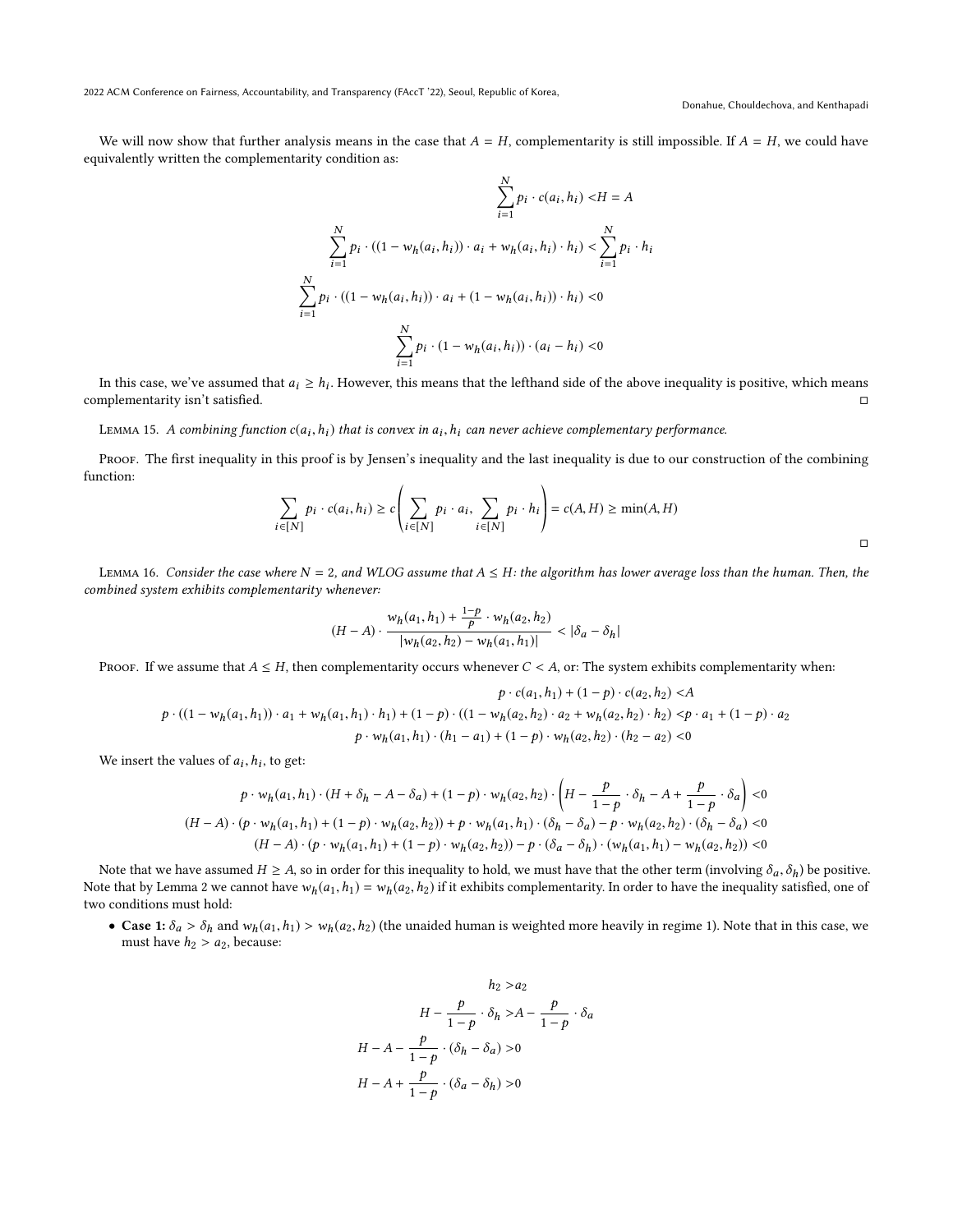which is satisfied because  $H - A \ge 0$  and  $\delta_a > \delta_h$ . By Lemma [3,](#page-5-2) we know that  $h_2 > a_2$  implies that  $h_1 \le a_1$ . Taken together with  $w_h(a_1,h_1) > w_h(a_2,h_2)$ , this means that the combined system must weight the human more heavily in instance 1, where it has lower loss than the human.

• Case 2:  $\delta_a < \delta_h$  and  $w_h(a_1, h_1) < w_h(a_2, h_2)$  (the unaided human is weighted more heavily in regime 2). In this case, we must have  $h_1 > a_1$ , because:

$$
H + \delta_h > A + \delta_a
$$

$$
H - A + \delta_h - \delta_a > 0
$$

This must be satisfied because  $H - A > 0$  and  $\delta_h > \delta_a$ . By similar reasoning to above, this means that  $h_2 \le a_2$ . Taken with  $w_h(a_1,h_1) < w_h(a_2,h_2)$ , this again means that the system must weight the unaided more heavily in the regime where it has lower loss.

Finally, we can simplify the inequality:

$$
(H-A)\cdot (p\cdot w_h(a_1,h_1)+(1-p)\cdot w_h(a_2,h_2)) < p\cdot (\delta_a-\delta_h)\cdot (w_h(a_1,h_1)-w_h(a_2,h_2))
$$

If  $\delta_a > \delta_h$ , then we know that  $w_h(a_1, h_1) > w_h(a_2, h_2)$ , so we can rewrite this as:

$$
(H-A)\cdot \frac{w_h(a_1,h_1) + \frac{1-p}{p}\cdot w_h(a_2,h_2)}{w_h(a_1,h_1) - w_h(a_2,h_2)} \leq \delta_a - \delta_h
$$

On the other hand, if  $\delta_a < \delta_h$ , we know that  $w_h(a_1, h_1) < w_h(a_2, h_2)$ , so we can rewrite this as:<br>  $(H - A) \cdot (p \cdot w_h(a_1, h_1) + (1 - p) \cdot w_h(a_2, h_2)) < p \cdot (\delta_h - \delta_a) \cdot (w_h(a_2, h_2))$ 

$$
(H - A) \cdot (p \cdot w_h(a_1, h_1) + (1 - p) \cdot w_h(a_2, h_2)) \langle p \cdot (\delta_h - \delta_a) \cdot (w_h(a_2, h_2) - w_h(a_1, h_1)) \rangle
$$
  

$$
(H - A) \cdot \frac{w_h(a_1, h_1) + \frac{1 - p}{p} \cdot w_h(a_2, h_2)}{(w_h(a_2, h_2) - w_h(a_1, h_1)} < \delta_a - \delta_h)
$$

Either way simplifies to:

$$
(H-A)\cdot \frac{w_h(a_1,h_1)+\frac{1-p}{p}\cdot w_h(a_2,h_2)}{|w_h(a_2,h_2)-w_h(a_1,h_1)|}< |(\delta_a-\delta_h)|
$$

LEMMA 17. WLOG, assume that  $A \leq H$ : the algorithm has lower loss, on average. Then, the condition below gives necessary and sufficient conditions for complementarity of the human-algorithm system:

$$
(H-A)\cdot \sum_{i=1}^N p_i \cdot w_h(a_i,h_i) < \sum_{i=1}^N p_i \cdot w_h(a_i,h_i) \cdot (\delta_{ai}-\delta_{hi})
$$

If we view  $w_h(a_i, h_i)$  and  $\delta_{ai}$ ,  $\delta_{hi}$  as random variables over the instance space with probability mass governed the distribution of instances given<br>by  $\{h\}$ , then we can interpret the condition as: by  $\{p_i\}$ , then we can interpret the condition as:

$$
(H-A)\cdot \mathbb{E}[w_h(a_i,h_i)] < Cov(w_h(a_i,h_i), \delta_{ai} - \delta_{hi})
$$

 $\mathbf{v}$ 

where  $Cov(\cdot)$  gives the covariance.

PROOF. If we assume that  $A \leq H$ , then complementarity occurs whenever  $C < A$ , or:

$$
\sum_{i=1}^{N} p_i \cdot c(a_i, h_i) \le \sum_{i=1}^{N} p_i \cdot a_i
$$
  

$$
\sum_{i=1}^{N} p_i \cdot ((1 - w_h(a_i, h_i)) \cdot a_i + w_h(a_i, h_i) \cdot h_i) \le \sum_{i=1}^{N} p_i \cdot a_i
$$
  

$$
\sum_{i=1}^{N} p_i \cdot (-w_h(a_i, h_i) \cdot a_i + w_h(a_i, h_i) \cdot h_i) \le 0
$$
  

$$
\sum_{i=1}^{N} p_i \cdot w_h(a_i, h_i) \cdot (h_i - a_i) \le 0
$$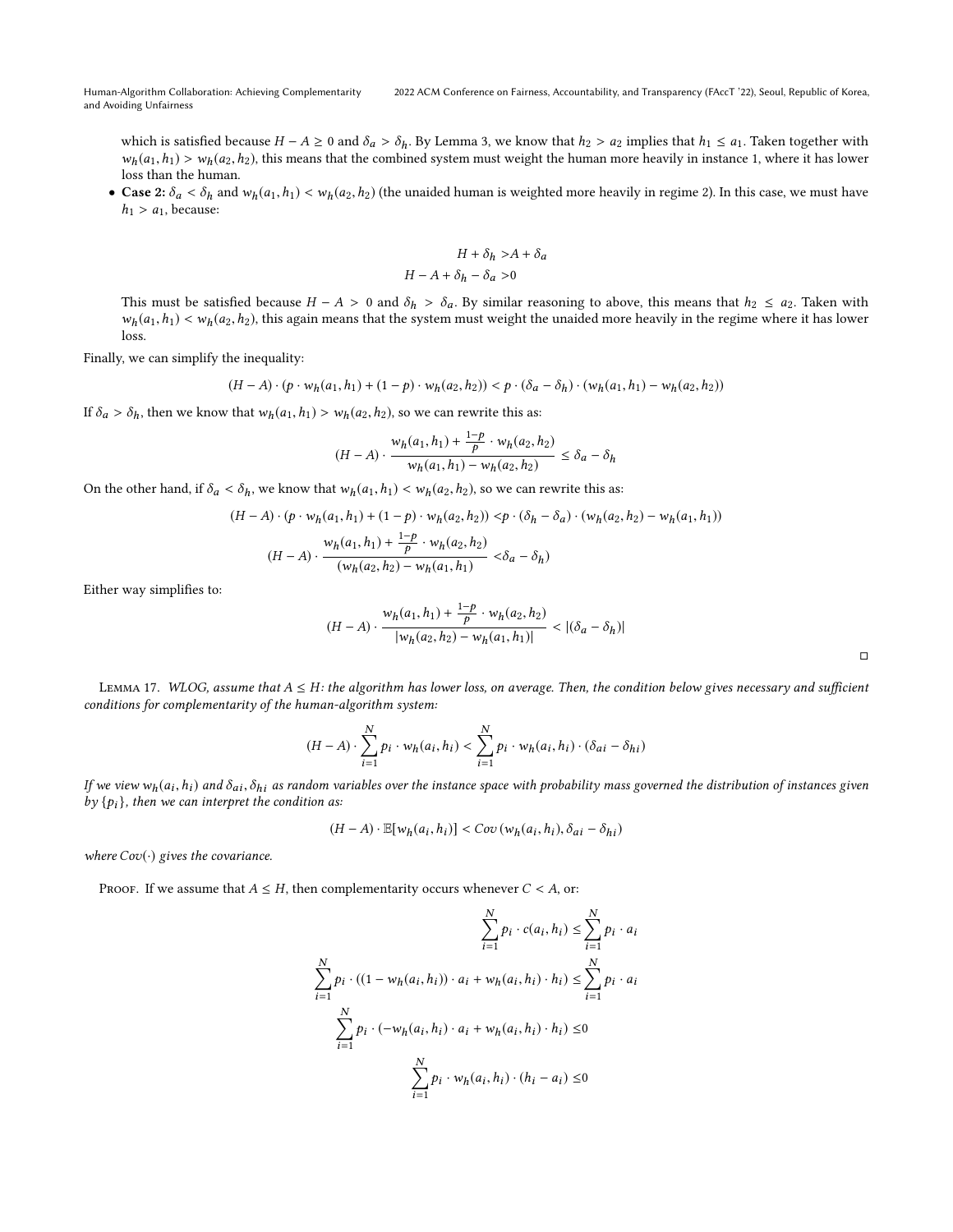Donahue, Chouldechova, and Kenthapadi

Plugging in for the values gives:

$$
\sum_{i=1}^{N} p_i \cdot w_h(a_i, h_i) \cdot (H + \delta_{hi} - A - \delta_{ai}) \le 0
$$
\n
$$
(H - A) \cdot \sum_{i=1}^{N} p_i \cdot w_h(a_i, h_i) < \sum_{i=1}^{N} p_i \cdot w_h(a_i, h_i) \cdot (\delta_{ai} - \delta_{hi})
$$
\nas desired.

LEMMA 18. WLOG assume that  $A \leq H$ : the algorithm has lower average loss than the human. Then, any system exhibiting complementarity has a lower bound on  $\epsilon_a + \epsilon_h$ : the combined loss disparity of the unaided human and algorithm.

$$
A - C + (H - A) \cdot \sum_{i=1}^{N} p_i \cdot w_h(a_i, h_i) < \epsilon_a + \epsilon_h
$$

PROOF. First, we will use the complementarity result from partway through the proof of Lemma [7.](#page-7-3) We calculate the difference between the average algorithmic loss and the average combined human-algorithmic loss (which gives us the average benefit of collaboration):

$$
A - C = \sum_{i=1}^{N} p_i \cdot a_i - \sum_{i=1}^{N} p_i \cdot c(a_i, h_i)
$$
  
\n
$$
= \sum_{i=1}^{N} p_i \cdot a_i - \sum_{i=1}^{N} p_i \cdot ((1 - w_h(a_i, h_i)) \cdot a_i + w_h(a_i, h_i) \cdot h_i)
$$
  
\n
$$
= \sum_{i=1}^{N} p_i \cdot (a_i - a_i + w_h(a_i, h_i) \cdot a_i - w_h(a_i, h_i) \cdot h_i)
$$
  
\n
$$
= \sum_{i=1}^{N} p_i \cdot w_h(a_i, h_i) \cdot (a_i - h_i)
$$
  
\n
$$
= \sum_{i=1}^{N} p_i \cdot w_h(a_i, h_i) \cdot (A + \delta_{ai} - H - \delta_{hi})
$$
  
\n
$$
= (A - H) \cdot \sum_{i=1}^{N} p_i \cdot w_h(a_i, h_i) + \sum_{i=1}^{N} p_i \cdot w_h(a_i, h_i) \cdot (\delta_{ai} - \delta_{hi})
$$

Rearranging gives:

$$
A-C+(H-A)\cdot \sum_{i=1}^N p_i \cdot w_h(a_i,h_i)=\sum_{i=1}^N p_i \cdot w_h(a_i,h_i)\cdot (\delta_{ai}-\delta_{hi})
$$

Next, we will define:

$$
\epsilon_a = a_{a+} - a_{a-} = A + \delta_{a+} - A - \delta_{a-} = \delta_{a+} - \delta_{a-}
$$

$$
\epsilon_h = h_{h+} - h_{h-} = H + \delta_{h+} - H - \delta_{h-} = \delta_{h+} - \delta_{h-}
$$

where  $a+, a-, h+, h-$  are the indices of the maximum and minimum loss for the algorithm and unaided human, respectively. Note that we<br>require  $\sum_{n=1}^{N} a_{n} = \sum_{n=1}^{N} a_{n} = \sum_{n=1}^{N} a_{n} = \sum_{n=1}^{N} a_{n} = \sum_{n=1}^{N} a_{n} = \sum_{n=1}^{$ require  $\sum_{i=1}^{N} p_i \cdot \delta_{ai} = \sum_{i=1}^{N} p_i \cdot \delta_{hi} = 0$ , which implies that  $\delta_{a+}, \delta_{h+} \ge 0$  and  $\delta_{a-}, \delta_{h-} \le 0$ . Then, we know that:

$$
\epsilon_a + \epsilon_h = \delta_{a+} - \delta_{a-} + \delta_{h+} - \delta_{h-} > \delta_{a+} - \delta_{h-}
$$

Define  $\mathcal{P} = \{i \mid \delta_{ai} \geq \delta_{hi} \text{ and } \mathcal{N} = \{i \mid \delta_{ai} < \delta_{hi} \text{. By definition, } \delta_{a+} \geq \delta_{ai} \text{ and } \delta_{h-} \leq \delta_{hi} \text{ for all } i \in [N] \text{. Then, we know that:}$ 

$$
\delta_{a+} - \delta_{h-} \geq \sum_{i \in \mathcal{P}} p_i \cdot (\delta_{hi} - \delta_{ai}) \geq \sum_{i \in \mathcal{P}} p_i \cdot w_h(a_i, h_i) \cdot (\delta_{hi} - \delta_{ai})
$$

where we have used the fact that  $w_h(a_i, h_i) \leq 1$ . Finally, we know that:

$$
\sum_{i\in\mathcal{P}}p_i\cdot w_h(a_i,h_i)\cdot(\delta_{hi}-\delta_{ai})\geq \sum_{i\in\mathcal{P}}p_i\cdot w_h(a_i,h_i)\cdot(\delta_{hi}-\delta_{ai})+\sum_{i\in\mathcal{N}}p_i\cdot w_h(a_i,h_i)\cdot(\delta_{hi}-\delta_{ai})=\sum_{i=1}^Np_i\cdot w_h(a_i,h_i)\cdot(\delta_{hi}-\delta_{ai})
$$

where the first inequality comes by the fact that  $\delta_{hi} - \delta_{ai}$  for  $i \in \mathcal{N}$ . Finally, we can combine this analysis with our previous analysis on the gap in loss rate between the algorithm and the combined system: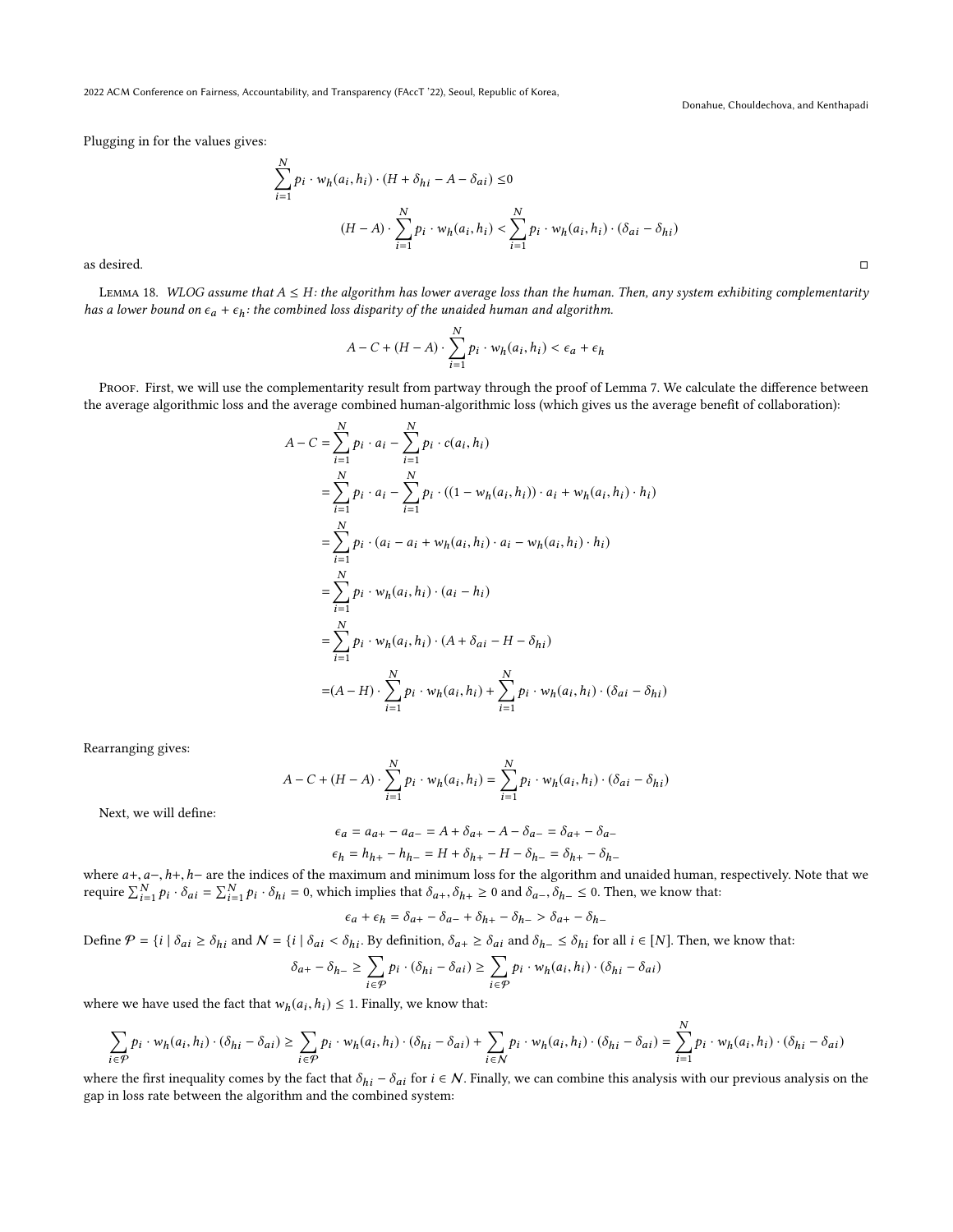2022 ACM Conference on Fairness, Accountability, and Transparency (FAccT '22), Seoul, Republic of Korea,

$$
A - C + (H - A) \cdot \sum_{i=1}^{N} p_i \cdot w_h(a_i, h_i) = \sum_{i=1}^{N} p_i \cdot w_h(a_i, h_i) \cdot (\delta_{ai} - \delta_{hi}) \le \delta_{a+} - \delta_{h-} < \epsilon_a + \epsilon_h
$$
\nas desired.

Lemma 19. Define i<sup>+</sup> as the regime where the combined human-algorithm system has highest loss and i<sup>−</sup> as the regime where it has lowest loss. Then, the loss disparity of the combined system is upper bounded by the loss disparity of the unaided human or algorithm, so long as neither the unaided human or algorithm dominates the other in both i+, i-. That is,

If either case is satisfied: 
$$
\begin{cases} h_{i+} \le a_{i+} \text{ and } h_{i-} \ge a_{i-} \\ h_{i+} \ge a_{i+} \text{ and } h_{i-} \le a_{i-} \end{cases} \Rightarrow \epsilon_c \le \max(\epsilon_a, \epsilon_h)
$$

PROOF. We wish to upper bound  $\epsilon_c$ , which is given by:

$$
\epsilon_c = c(a_{i+}, h_{i+}) - c(a_{i-}, h_{i-})
$$

such that:

$$
i+=\text{argmax}_{i\in[N]}c(a_i,h_i)\quad i-=\text{argmin}_{i\in[N]}c(a_i,h_i)
$$

Note that by Assumption [2,](#page-3-1) we must have:

 $c(a_{i+}, h_{i+}) \leq \max(a_{i+}, h_{i+})$  and  $c(a_{i-}, h_{i-}) \geq \min(a_{i-}, h_{i-})$ 

The statement of this lemma gives two cases, which we will consider in turn. In Case 1, we assume that:

 $h_{i+} \le a_{i+}$  and  $h_{i-} \ge a_{i-}$ 

In this case, we know that:

 $c(a_{i+}, h_{i+}) - c(a_{i-}, h_{i-}) \le a_{i+} - a_{i-} \le \epsilon_a \le \max(\epsilon_a, \epsilon_h)$ 

In Case 2, we assume that:

$$
h_{i+} \ge a_{i+}
$$
 and 
$$
h_{i-} \le a_{i-}
$$

In this case, we know that:

$$
c(a_{i+}, h_{i+}) - c(a_{i-}, h_{i-}) \le h_{i+} - h_{i-} \le \epsilon_h \le \max(\epsilon_a, \epsilon_h)
$$

In either case,  $\epsilon_c \le \max(\epsilon_a, \epsilon_h)$ 

LEMMA 20. Consider the exemplar weighting function with  $N = 2$  and  $w_h(a_0, h_0)$ ,  $w_h(a_1, h_1) < 1$ , and where  $A \le H$ . Then, the system exhibits complementarity whenever:

$$
\sqrt{H-A}\cdot\sqrt{\frac{1-p}{p}\cdot\left(\frac{1-b}{m}-(H-A)\right)} < |\delta_a-\delta_h|
$$

PROOF. This lemma is a more specific version of Lemma [5,](#page-6-1) so we start with an intermediate result from that proof. Complementarity occurs whenever:

$$
p \cdot w_h(a_1, h_1) \cdot (h_1 - a_1) + (1 - p) \cdot w_h(a_2, h_2) \cdot (h_2 - a_2) < 0
$$

For the exemplar combining rule, we have that:

$$
w_h(a_i, h_i) = b - m \cdot (h_i - a_i)
$$

Plugging in for the values of  $w_h(a_1,h_1), w_h(a_2,h_2)$  gives:

$$
p \cdot (b - m \cdot (h_1 - a_1)) \cdot (h_1 - a_1) + (1 - p) \cdot (b - m \cdot (h_2 - a_2)) \cdot (h_2 - a_2) < 0
$$
\n
$$
b \cdot (p \cdot (h_1 - a_1) + (1 - p) \cdot (h_2 - a_2)) - m(p \cdot (h_1 - a_1)^2 + (1 - p) \cdot (h_2 - a_2)^2) < 0
$$
\n
$$
b \cdot (p \cdot h_1 - p \cdot a_1 + (1 - p) \cdot h_2 - (1 - p) \cdot a_2) - m(p \cdot (h_1 - a_1)^2 + (1 - p) \cdot (h_2 - a_2)^2) < 0
$$
\n
$$
b \cdot (H - A) - m(p \cdot (h_1 - a_1)^2 + (1 - p) \cdot (h_2 - a_2)^2) < 0
$$

We can analyze the term with the *m* coefficient by plugging in for values of  $a_i$ ,  $h_i$ .

$$
p \cdot (h_1 - a_1)^2 + (1 - p) \cdot (h_2 - a_2)^2
$$
  
=  $p \cdot (H + \delta_h - A - \delta_a)^2 + (1 - p) \cdot \left( H - \frac{p}{1 - p} \cdot \delta_h - A + \frac{p}{1 - p} \cdot \delta_a \right)^2$ 

 $\overline{2}$